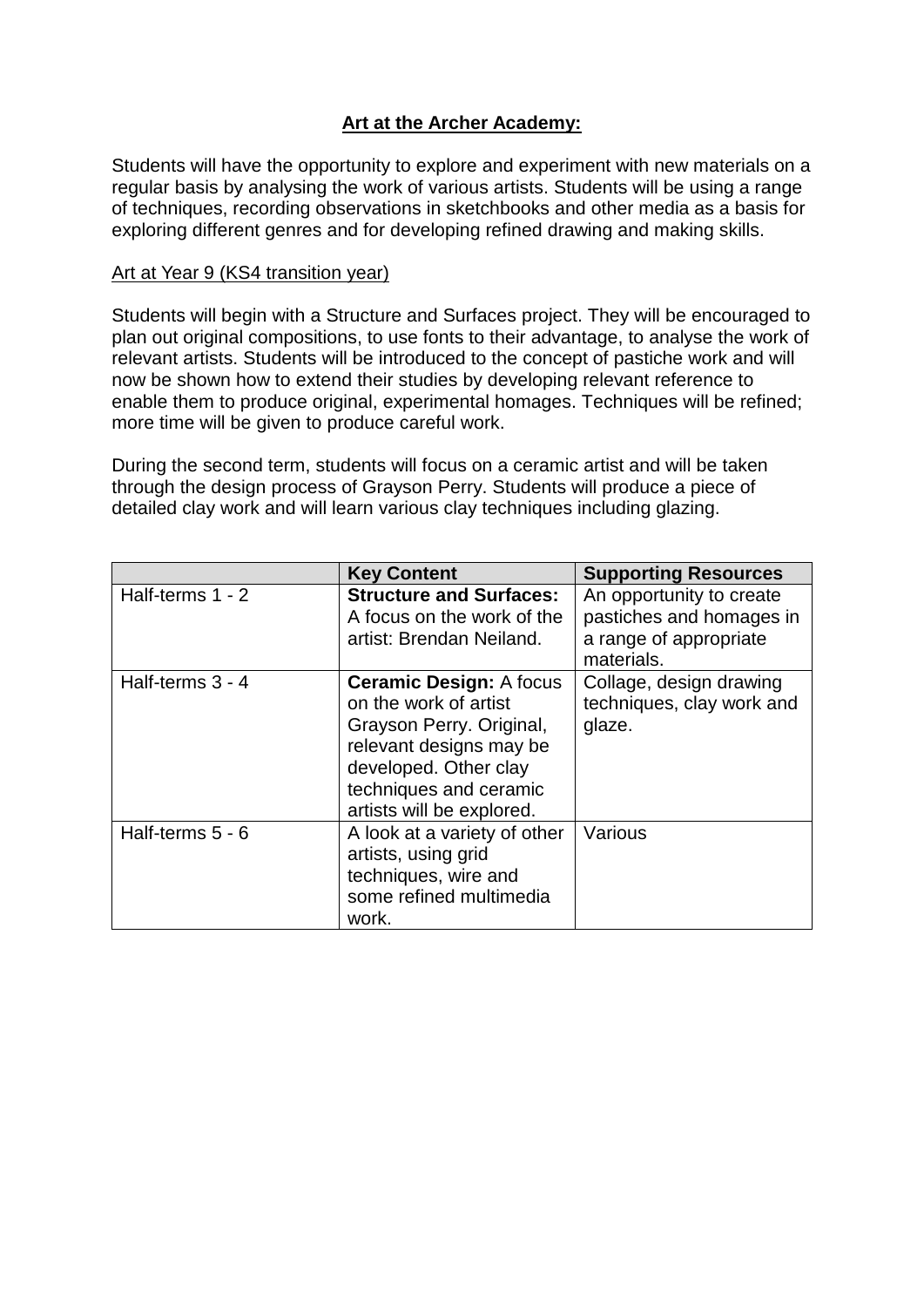## **Dance at the Archer Academy**

Through their study of dance, a broad range of creative, collaborative, physical and critical thinking skills will be explored and developed. Dance is as engaging as it is challenging, and Dance at the Archer caters to all levels and prior experiences so that every child is able to thrive. Year 9 students who opt for Dance study for two hours a week.

#### Dance at Year 9 (KS4 transition year)

As part of the KS3 curriculum students develop skills across three key areas – Choreography, Performance and Critical Appreciation. As students develop their understanding of different types of dance, they are able to identify stylistic features and develop understanding of the choreographic context of professional works.

In Performance, students will develop physical, expressive and technical skills – they will learn a variety of dance from different styles, developing kinaesthetic awareness and competence. There are opportunities to work in groups, pairs and solo tasks. From Contemporary technique to West Side Story, students progress throughout as the physical challenges increase.

With Choreography, students combine their understanding of key compositional components with their own creativity. To create their own dance, students will cultivate knowledge and be able to apply a range of choreographic skills and processes appropriate to their choreography. Group composition supports students with their peer relationships, communication and organisation skills.

Critical Appreciation is where students learn to analyse dance performances, whether their own, their peers' or professional works. From Christopher Bruce's Shadows, to Boy Blue Entertainment's Emancipation of Expressionism, a wide range of styles, influences and subject matter will be explored. Analysing dance requires students to utilise complex vocabulary and a variety of adjectives, as well as subject specific terminology and theoretical dance terms.

Dance is a highly inclusive subject which promotes the discussion and understanding of social, historical, geographical and emotional contexts. Students will leave Key Stage 3 knowing more of humanity as a result of studying dance, and with the ability to communicate and express themselves through movement.

| <b>Topic</b>                      | <b>Key Content</b>                               |  |
|-----------------------------------|--------------------------------------------------|--|
| <b>Contemporary Technique</b>     | Developing performance skill through swing,      |  |
|                                   | floor-work and travel sequences.                 |  |
| <b>Group Composition</b>          | Stimulus, motif & development, action, dynamics, |  |
|                                   | space & relationships, choreographic devices,    |  |
|                                   | communication of choreographic intent            |  |
| The Basics: Performance           | Physical, technical, mental & expressive skills: |  |
| skills/choreographic              | identification and improvement.                  |  |
| knowledge and processes           | Writing about choreography.                      |  |
| <b>Motifs: Dance Tek Warriors</b> | Duets, motif and development, partner work.      |  |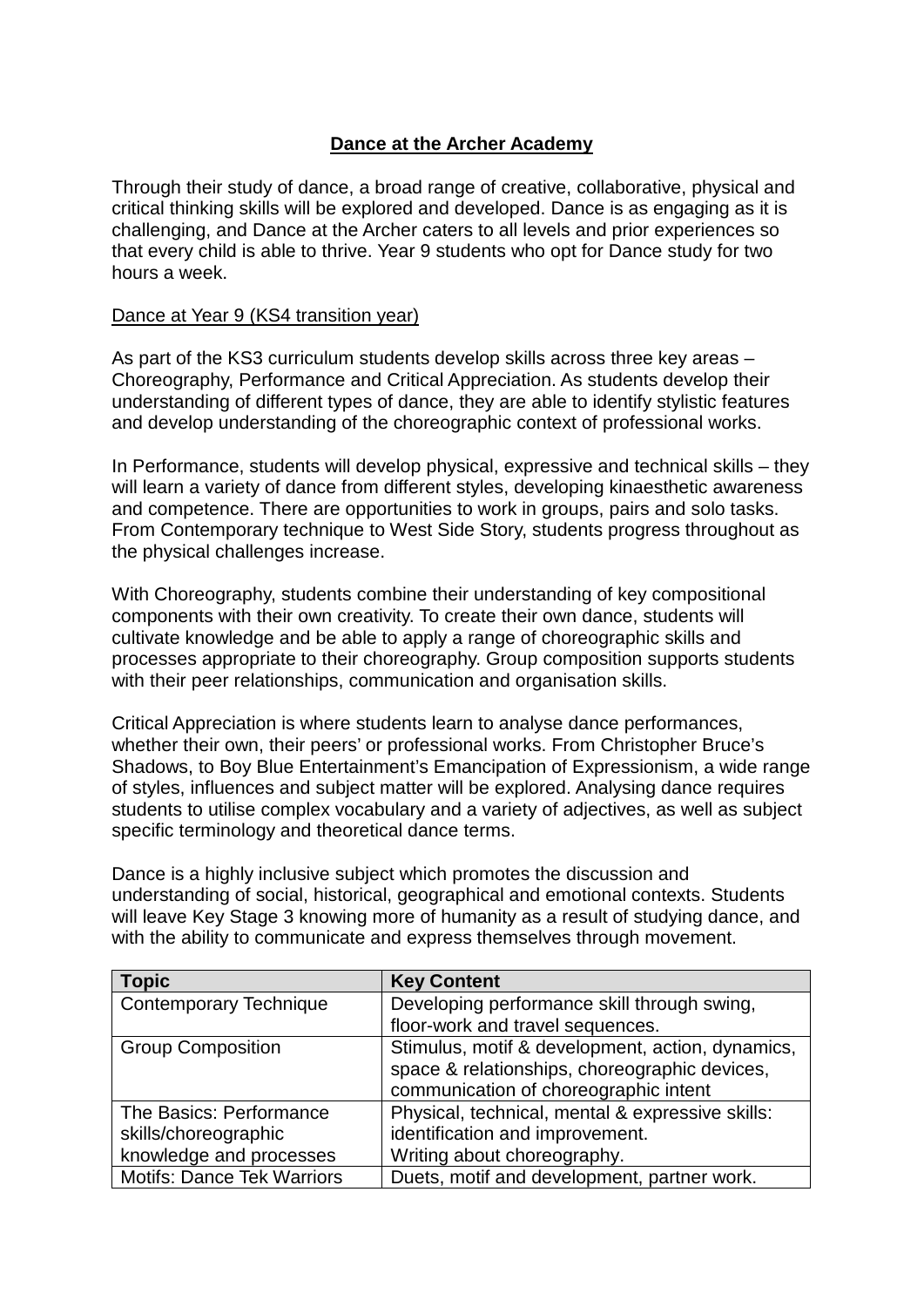| <b>Set Phrases</b>            | Breathe, Shift, Scoop - contemporary dance       |  |
|-------------------------------|--------------------------------------------------|--|
|                               | performance.                                     |  |
| Professional works practical: | A Linha Curva, Within Her Eyes, Shadows, Infra,  |  |
| Anthology Workshops           | Emancipation of Expressionism, Artificial Things |  |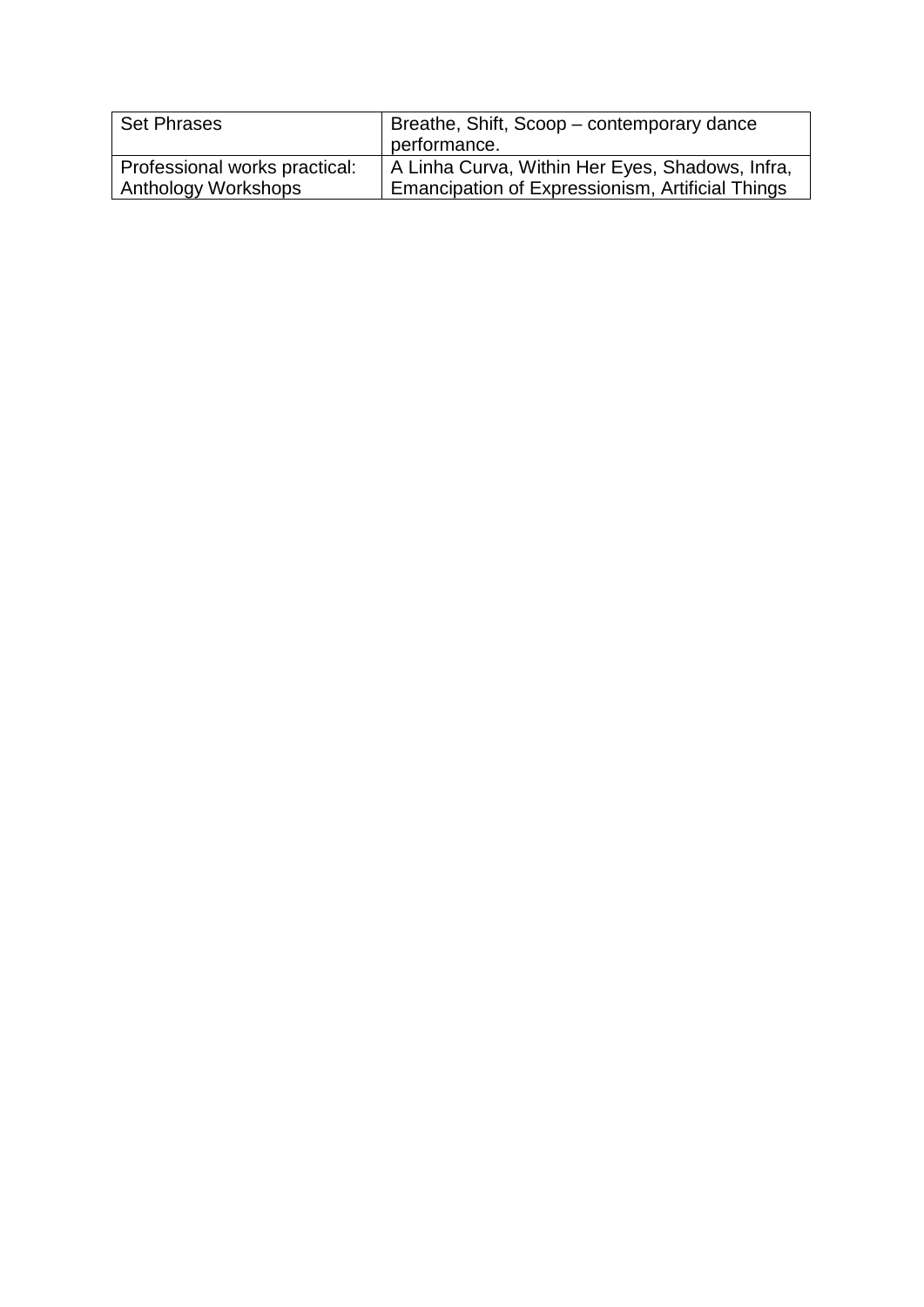## **Design and Technology at the Archer Academy**

The Art, Design and Technology department believes that every student is a creative learner and has an innate ability to design and create. We aim to inspire young people to become confident, fluent and innovative artist and designers.

Our curriculum is relevant to all our students; it incorporates contemporary artists and designers and current exhibitions, as well as more traditional ways of working. All schemes of work encourage independent learning and decision-making, which allows students to build on skills that are introduced in Year 7 throughout the rest of their school life and beyond. Students are encouraged to be confident and versatile in their use of materials and techniques as well as to understand their properties and use in real world contexts.

Realising potential and inspiring creativity is at the heart of what we do. Students will explore challenging project briefs, which they will work through in order to conceptualise their design and artistic thinking. Students will also be able to engage with local artists and designers from the community through a range of projects, visits, competitions and opportunities throughout their years at the Archer.

### DT in Year 9 (KS4 transition year)

Materials lab- Timber storage project Design lab- Design skills - redesign a public space Materials lab- Batch-produced desk lamp Design lab- CAD architecture project

|                | <b>Key Content</b>           | <b>Supporting Resources</b>        |
|----------------|------------------------------|------------------------------------|
| Design lab-    | Identifying design problems  | https://www.technologystudent.com/ |
| Design skills- | and solutions. Sketching     |                                    |
| redesign a     | and graphic skills. Analysis | https://www.bbc.co.uk/bitesize/exa |
| public space   | and evaluation of ideas.     | mspecs/zdvb2sg                     |
|                |                              |                                    |
| Materials lab- | The properties and           | https://www.technologystudent.com/ |
| Timber         | categories of timbers and    |                                    |
| storage        | polymers. The use of tools   | https://www.bbc.co.uk/bitesize/exa |
| project        | and equipment to             | mspecs/zdvb2sg                     |
|                | manufacture products.        |                                    |
|                | Health and safety.           |                                    |
| Materials lab- | Knowledge of batch           | https://www.technologystudent.com/ |
| Batch-         | production. Use of           |                                    |
| produced desk  | machinery to manufacture     | https://www.bbc.co.uk/bitesize/exa |
| lamp           | items. Quality control.      | mspecs/zdvb2sg                     |
|                | Soldering of circuits.       |                                    |
| Design lab-    | Sketching of design ideas.   | https://www.technologystudent.com/ |
| CAD            | Use of 3d design software    |                                    |
| architecture   | to model and prototype       | https://www.bbc.co.uk/bitesize/exa |
| project        | ideas.                       | mspecs/zdvb2sq                     |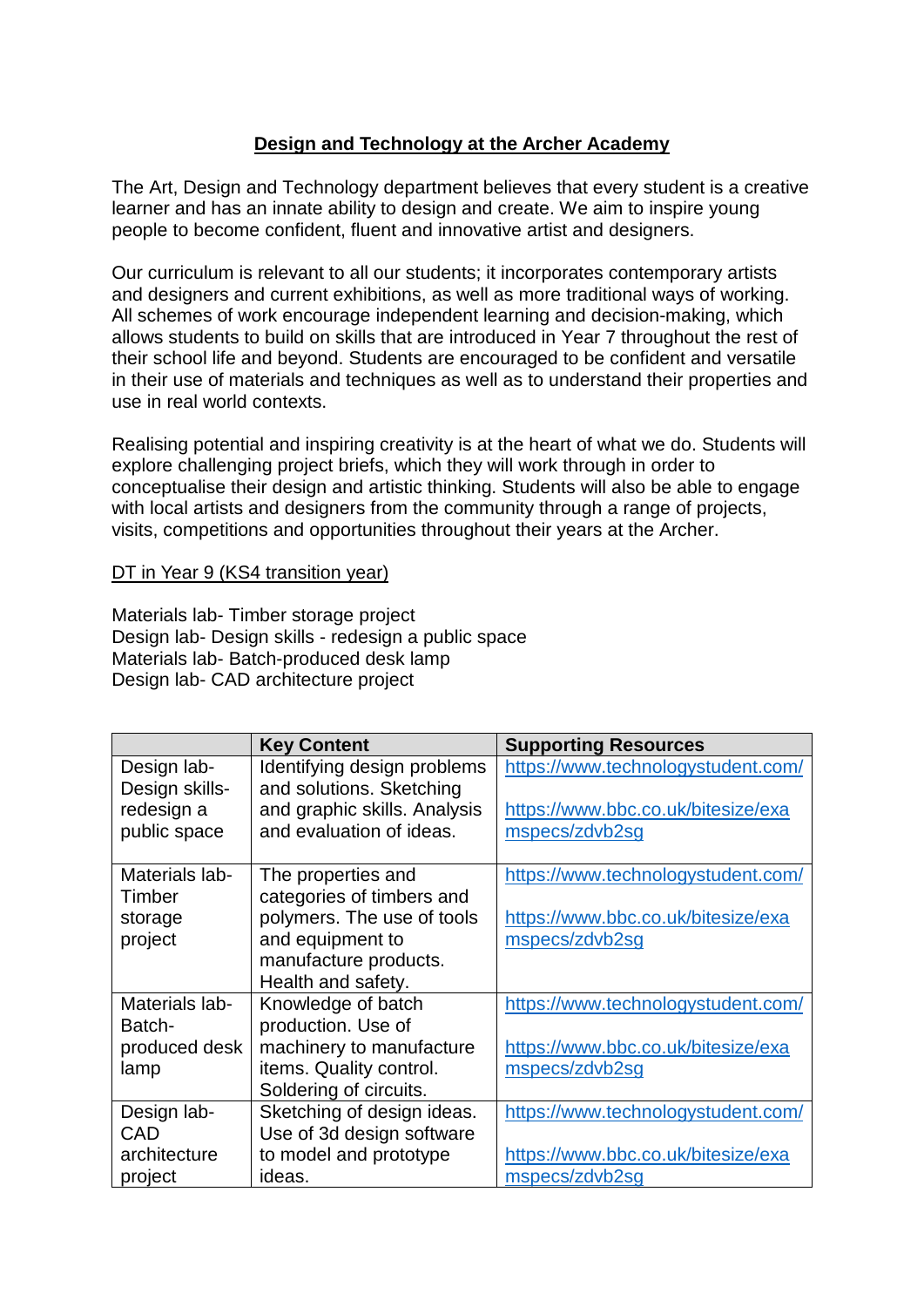| Design theory   | Knowledge and               | https://www.technologystudent.com/ |
|-----------------|-----------------------------|------------------------------------|
|                 | understanding of design     |                                    |
|                 | theory. How products        | https://www.bbc.co.uk/bitesize/exa |
|                 | change over time. Inclusive | mspecs/zdvb2sg                     |
|                 | design. Emerging            |                                    |
|                 | technologies.               |                                    |
| Design lab-     | Knowledge and               | https://www.technologystudent.com/ |
| Microcontroller | understanding of how        |                                    |
| project         | microcontrollers are        | https://www.bbc.co.uk/bitesize/exa |
|                 | embedded into products.     | mspecs/zdvb2sg                     |
|                 | Use of microcontrollers to  |                                    |
|                 | embed intelligence in a     |                                    |
|                 | product.                    |                                    |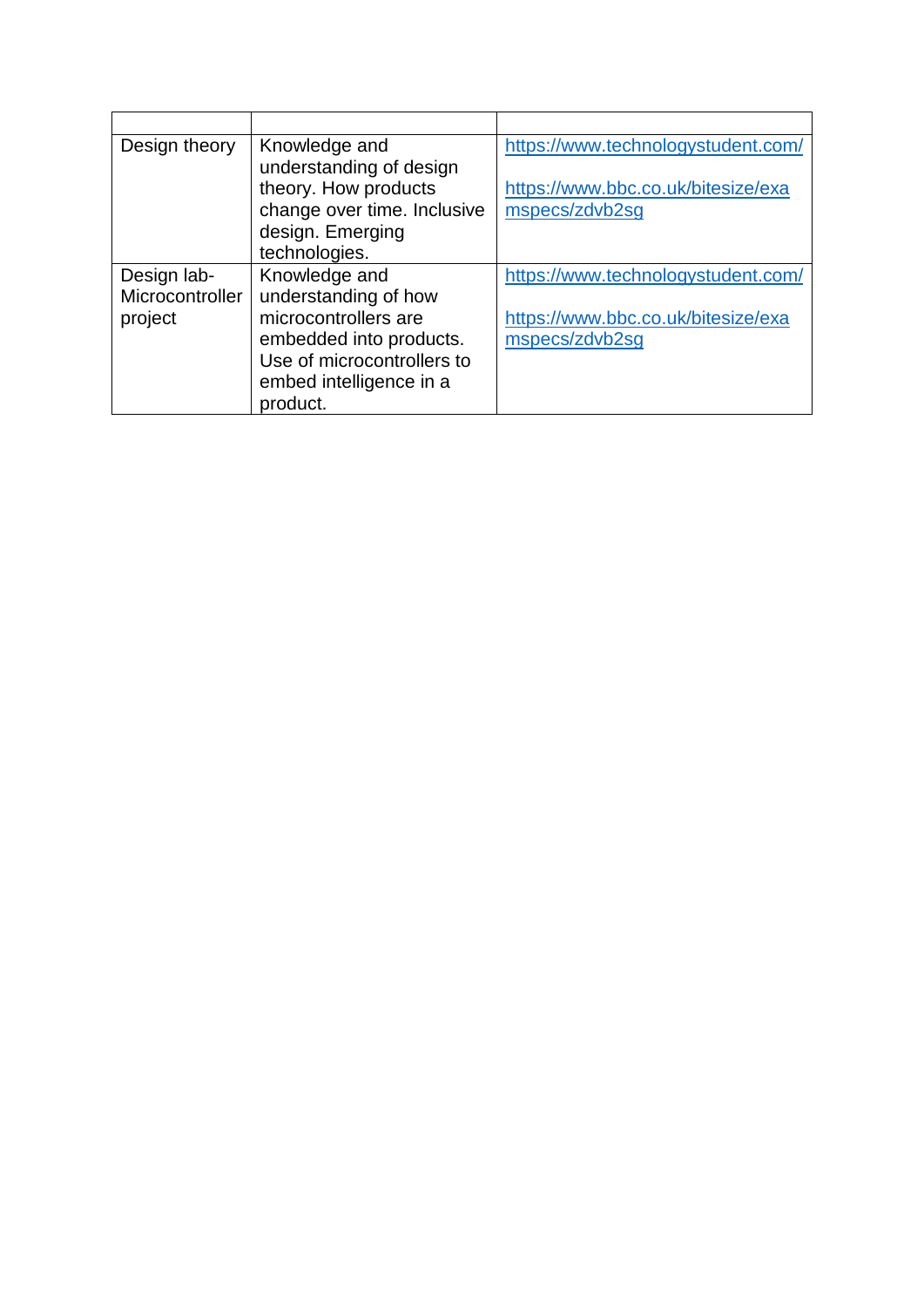### **English at the Archer Academy**

Through the study of English, students will explore the ways in which the world around them is represented through images created through language. They will develop their sense of empathy through the exploration of characters and themes in various different poems, novels and short stories. These span a wide range of periods, genres, and authors to build a secure foundation of key concepts in English. Through discussion and collaborative activities students will reflect on their own perspectives and learn to appreciate the views of others.

English will develop students' analytical and reflective skills through the exploration of language at word level and through structural level.

#### English at Year 9 (KS4 transition year)

In the English curriculum, we pride ourselves in ensuring that each unit is designed to promote exploratory and inquisitive thinking before entering Key Stage 4. Our mission statement for Y9 is to offer scope to go beyond the topic, motivate students to consider and investigate cross curricular links, and inspire students to enjoy and appreciate classic literature texts.

We begin the Autumn term by introducing an important 20<sup>th</sup> century novella: *Animal Farm* by George Orwell. Students will read the novella and learn its historical, cultural and social significance while being introduced to literary and critical thinking. Students will use their new critical thinking skills by reading, watching and performing one of Shakespeare's tragedies *Othello;* focusing on the tragic genre and refining our critical thinking when analysing the characterisation of *Othello.* In the Spring term, students will be reading through a wide range of nonfiction texts and poetry through the theme of Power and Conflict. In the Summer term, students will have a shared experience of reading Willy Russell's *Blood Brothers*, and will finish the year by reading *Never Let Me Go* by Kazuo Ishiguro as part of their transition work over the summer for Key Stage 4.

|                            | <b>Key Content</b>        | <b>Supporting Resources</b>    |
|----------------------------|---------------------------|--------------------------------|
| Half-term 1 Animal Farm    | Reading the novella as a  | <b>Brave New World by</b>      |
| by George Orwell           | class through the theme   | <b>Aldous Huxley</b>           |
|                            | of manipulation and       | 1984 by George Orwell          |
|                            | character analysis.       | Fahrenheit 451 by Ray          |
|                            | Assessment: How is the    | <b>Bradbury</b>                |
|                            | theme of manipulation     |                                |
|                            | presented in the novella? |                                |
| Half-term 2 Othello by     | Reading and performing    | Chasing the Stars by           |
| <b>William Shakespeare</b> | the play, tracking the    | Malorie Blackman               |
|                            | characters' development   | The Great Gatsby by F.         |
|                            | and the theme of          | Scott Fitzgerald               |
|                            | jealousy.                 | <b>Natives: Race and Class</b> |
|                            | Assessment: How does      | in the Ruins of Empire by      |
|                            | the character of Othello  | Akala                          |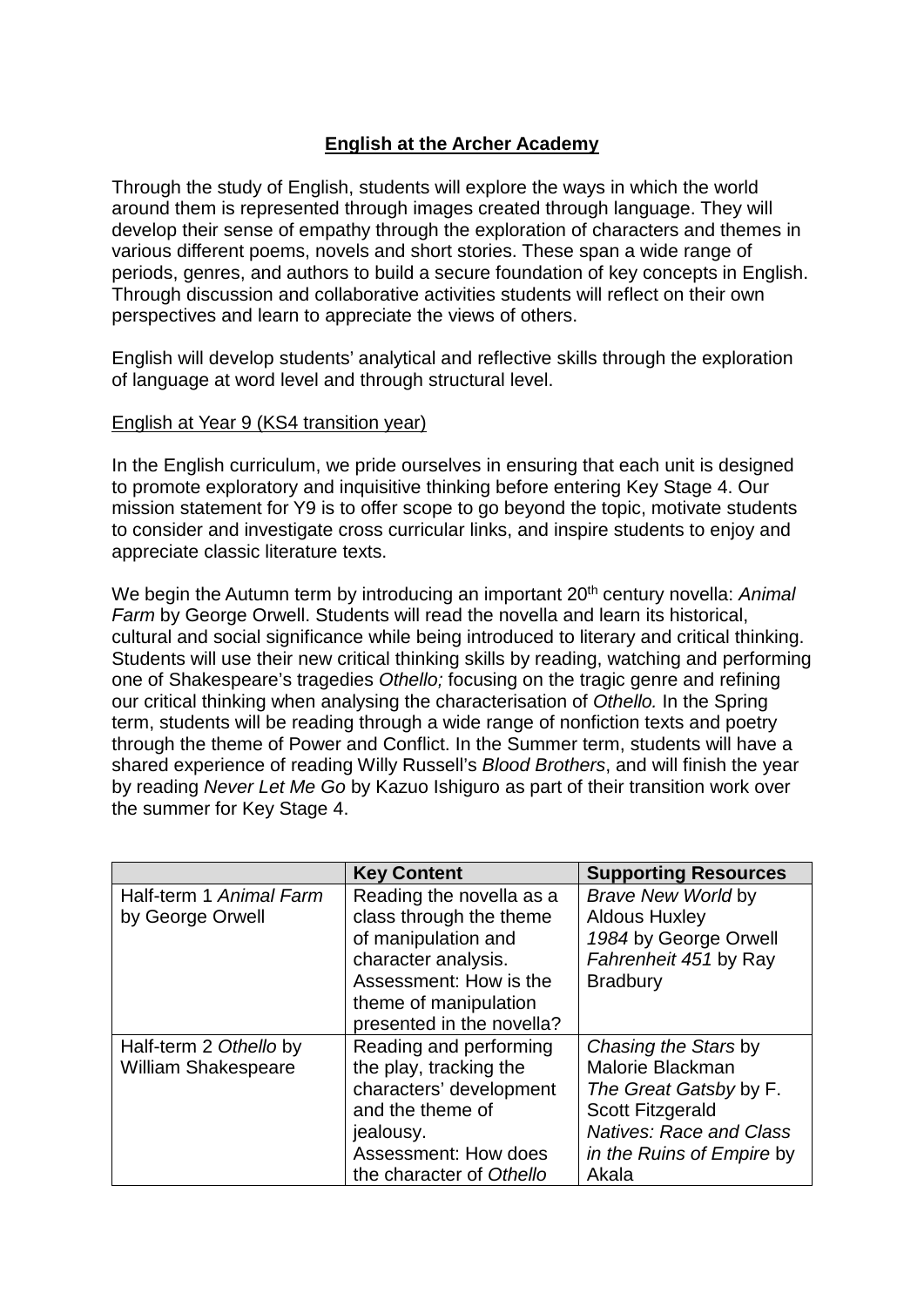|                                                           | change over the course of<br>the play?                                                                                                                                                                                                                                                                         |                                                                                                                                                                                                          |
|-----------------------------------------------------------|----------------------------------------------------------------------------------------------------------------------------------------------------------------------------------------------------------------------------------------------------------------------------------------------------------------|----------------------------------------------------------------------------------------------------------------------------------------------------------------------------------------------------------|
| Half-term 3 Power and<br><b>Conflict in Nonfiction</b>    | Reading a wide range of<br>nonfiction texts<br><b>Assessment: Analysing</b><br>language in a non-fiction<br>text, and creating your<br>own opinion piece for a<br>broadsheet newspaper.                                                                                                                        | We Should All Be<br>Feminists by<br>Chimamanda Ngozi<br>Adiche<br>Notes from a Small Island<br>by Bill Bryson<br>Why I'm No Longer<br><b>Talking to White People</b><br>About Race by Reni<br>Eddo-Lodge |
| Half-term 4 Power and<br><b>Conflict in Poetry</b>        | Reading, studying and<br>performing poetry from<br>different cultures and<br>parts of the world through<br>the lens of power and<br>conflict.<br>Assessment: How does<br>the poet present the<br>theme of power/conflict in<br>this poem?                                                                      | The Hate U Give by<br>Angie Thomas<br>The Black Flamingo by<br>Dean Atta<br>The Good Girl's Guide to<br>Murder by Holly Jackson                                                                          |
| Half-term 5 Blood<br><b>Brothers by Willy Russell</b>     | Reading and performing<br>the play, tracking the<br>characters' development<br>and the theme of social<br>classes, with links to An<br>Inspector Calls by<br>Priestley.<br>Assessment: How does<br><b>Russell use Edward and</b><br>Mickey to present ideas<br>about social class?                             | Paddy Clarke Ha Ha Ha<br>by Roddy Doyle<br>Pigeon English by<br>Stephen Kelman<br>A View from a Bridge by<br><b>Arthur Miller</b>                                                                        |
| Half-term 6 Read like a<br>Writer, Write Like a<br>Reader | Reading a wide range of<br>19 <sup>th</sup> -21 <sup>st</sup> century literature<br>through the lens of power<br>and conflict, while<br>developing literary and<br>critical style thinking.<br>Assessment: An essay<br>that studies the writing<br>craft of a fictional extract,<br>and writing a short story. | Rebecca by Daphne Du<br>Maurier<br>My Beautiful Friend by<br>Elena Farrante<br>The Road by Cormac<br><b>McCarthy</b>                                                                                     |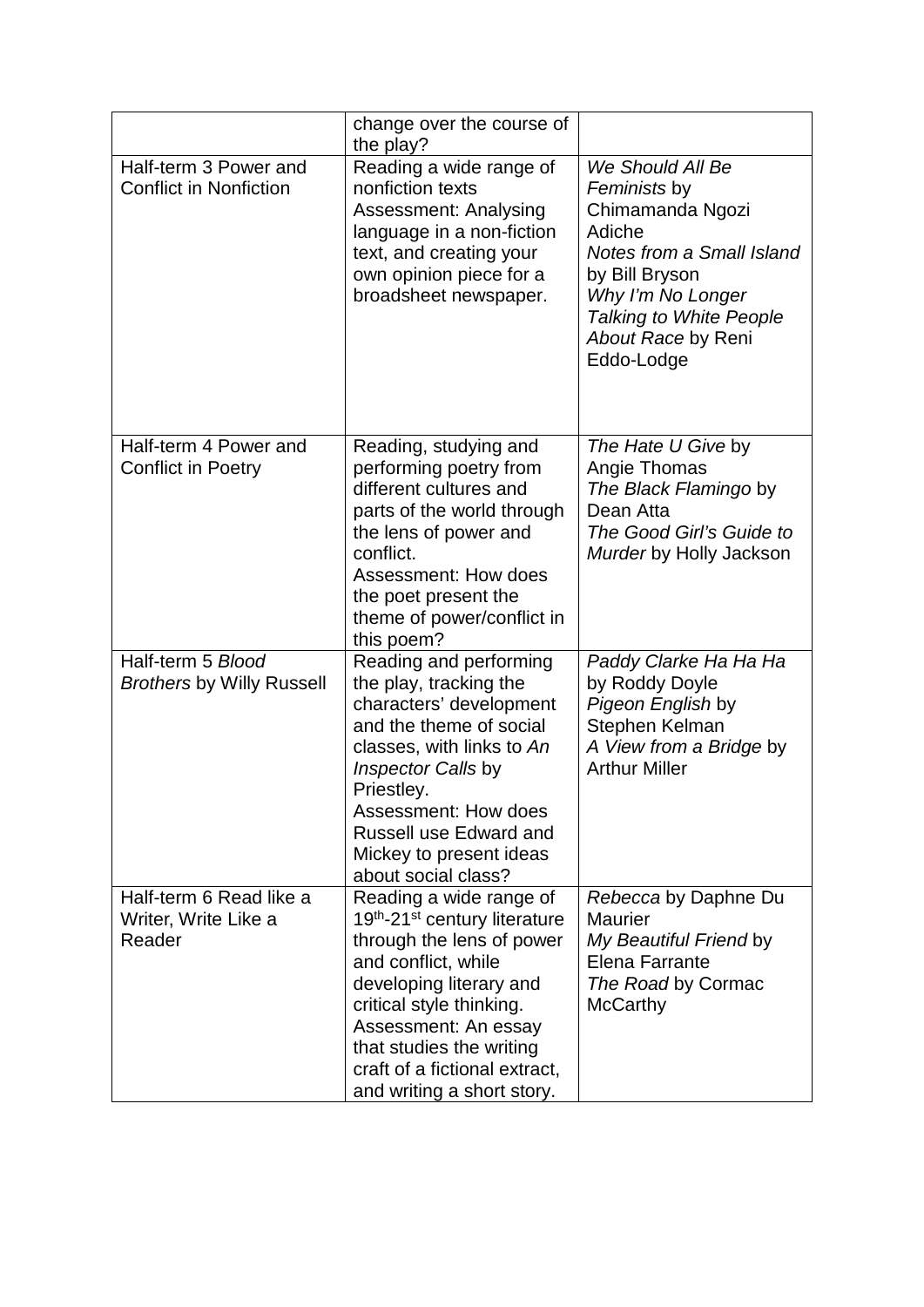## **French at the Archer Academy**

Our Modern Foreign Languages curriculum aims to equip students with languages as a skill for life: the ability to communicate in French for further study, future work or for leisure and travel abroad, truly engaging with their community and beyond. Students will develop their cultural awareness and have a more open-minded attitude towards other cultures. Students will be encouraged to embrace the fact that we live in a rich and diverse world. Through learning a foreign language, students develop a deeper understanding of how language works, building a more powerful understanding of their own language.

### French at Year 9 (KS4 transition year)

At the Archer Academy we follow the AQA Studio GCSE course for GCSE. In Year 9 students begin this course and cover the first 3 modules of Studio GCSE. Students continue to have 2 hours of French per week in Year 9, with 1 hour of homework using Memrise and the AQA GCSE grammar and translation workbook. Our Year 9 curriculum builds upon the foundations of the vocabulary, grammar and skills developed in KS3 whilst adding complexity through more complex grammar and development of core GCSE skills such as role-play, the photo card and understanding authentic resources. There are two tiers to the GCSE course – Foundation (grades 1-5) and Higher (grades 5-9). Decisions around tiers of entry for GCSE exams will be made in Year 11, dependant on students' progress.

|                                     | <b>Key Content</b>                                                                                                    | <b>Assessment</b>                                      | <b>Grammar</b>                                                     | <b>Supporting resources</b>                                                                                                            |
|-------------------------------------|-----------------------------------------------------------------------------------------------------------------------|--------------------------------------------------------|--------------------------------------------------------------------|----------------------------------------------------------------------------------------------------------------------------------------|
| Half-<br>term<br>Half-<br>term<br>2 | <b>Module 1:</b><br>Qui suis-je?<br>- friendship,<br>family<br>relationships.<br>Module 1:<br>Qui suis-je?<br>-making | Listening<br>Grammar<br>Reading<br>Writing<br>Speaking | Grammar<br>covered in<br>KS3 is<br>revisited<br>and built<br>upon. | <b>Websites:</b><br>www.memrise.com<br>www.languagesonline.org<br>www.pearsonactivelearn.com<br>www.wordreference.com<br><b>Books:</b> |
|                                     | plans,<br>describing a<br>night out with<br>friends,<br>childhood.                                                    |                                                        | In addition,<br>Year <sub>9</sub><br>students will<br>learn:       | <b>Studio AQA GCSE</b><br>textbook<br>Studio AQA grammar<br>$\bullet$<br>and translation<br>workbook<br>French dictionary<br>$\bullet$ |
| Half-<br>term<br>3                  | Module 2: Le<br>temps des<br>$loisirs -$<br>sport, life<br>online.                                                    | Listening<br>Grammar                                   | -the<br>imperfect<br>tense<br>-direct                              |                                                                                                                                        |
| Half-<br>term<br>4                  | Module 2: Le<br>temps des<br>loisirs:<br>books and                                                                    | Reading<br>Writing<br>Speaking                         | object<br>pronouns                                                 |                                                                                                                                        |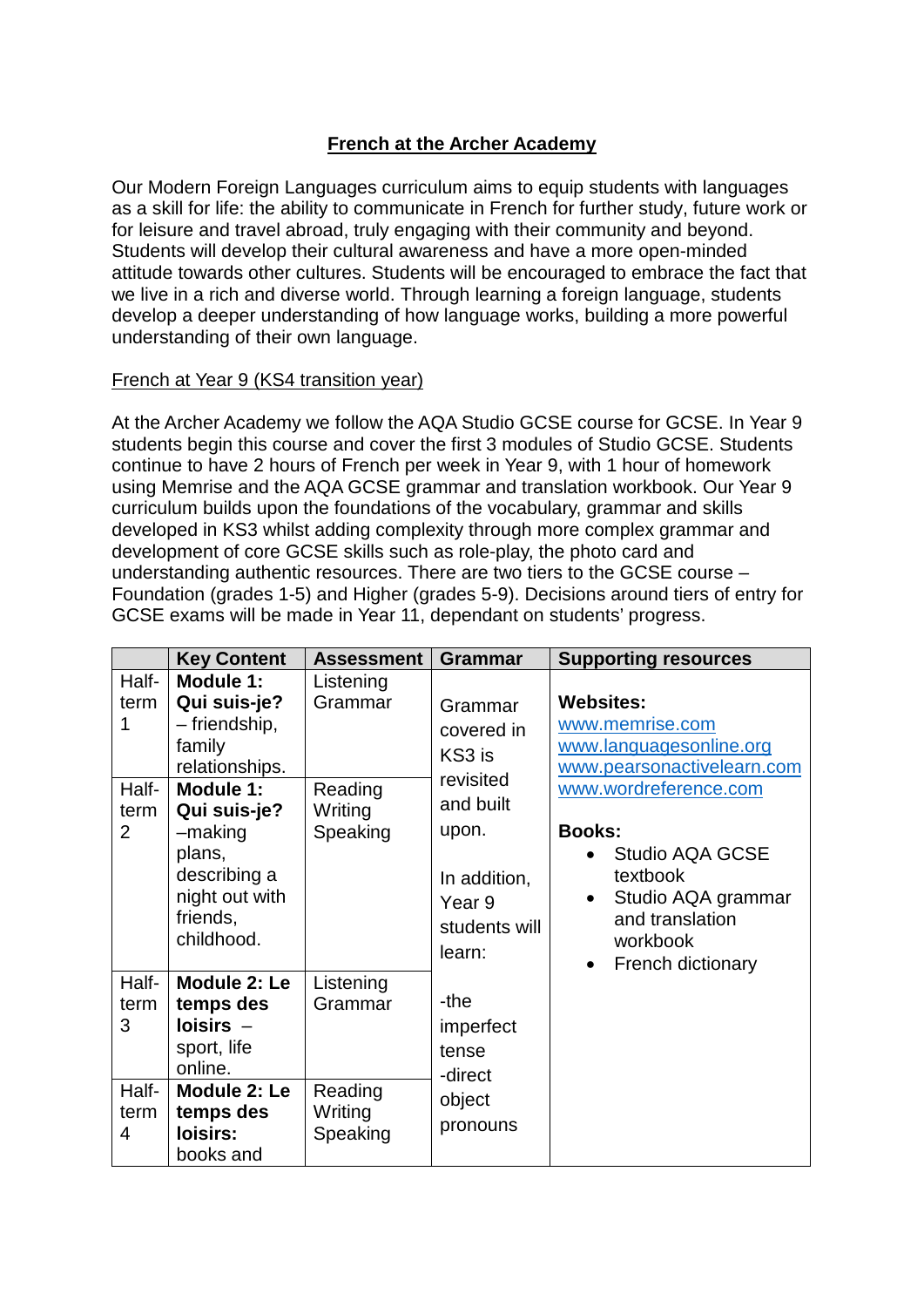| Half-<br>term<br>5 | reading, TV,<br>films.<br>Module 3:<br>jours<br>ordinaires,<br>jours de fête<br>- daily<br>routine,<br>clothing. | All skills | -modal<br>verbs<br>-the<br>pronoun en<br>-asking<br>questions |  |
|--------------------|------------------------------------------------------------------------------------------------------------------|------------|---------------------------------------------------------------|--|
| Half-<br>term<br>6 | Module 3:<br>jours<br>ordinaires,<br>jours de fête<br>- festivals and<br>celebrations.                           | Speaking   |                                                               |  |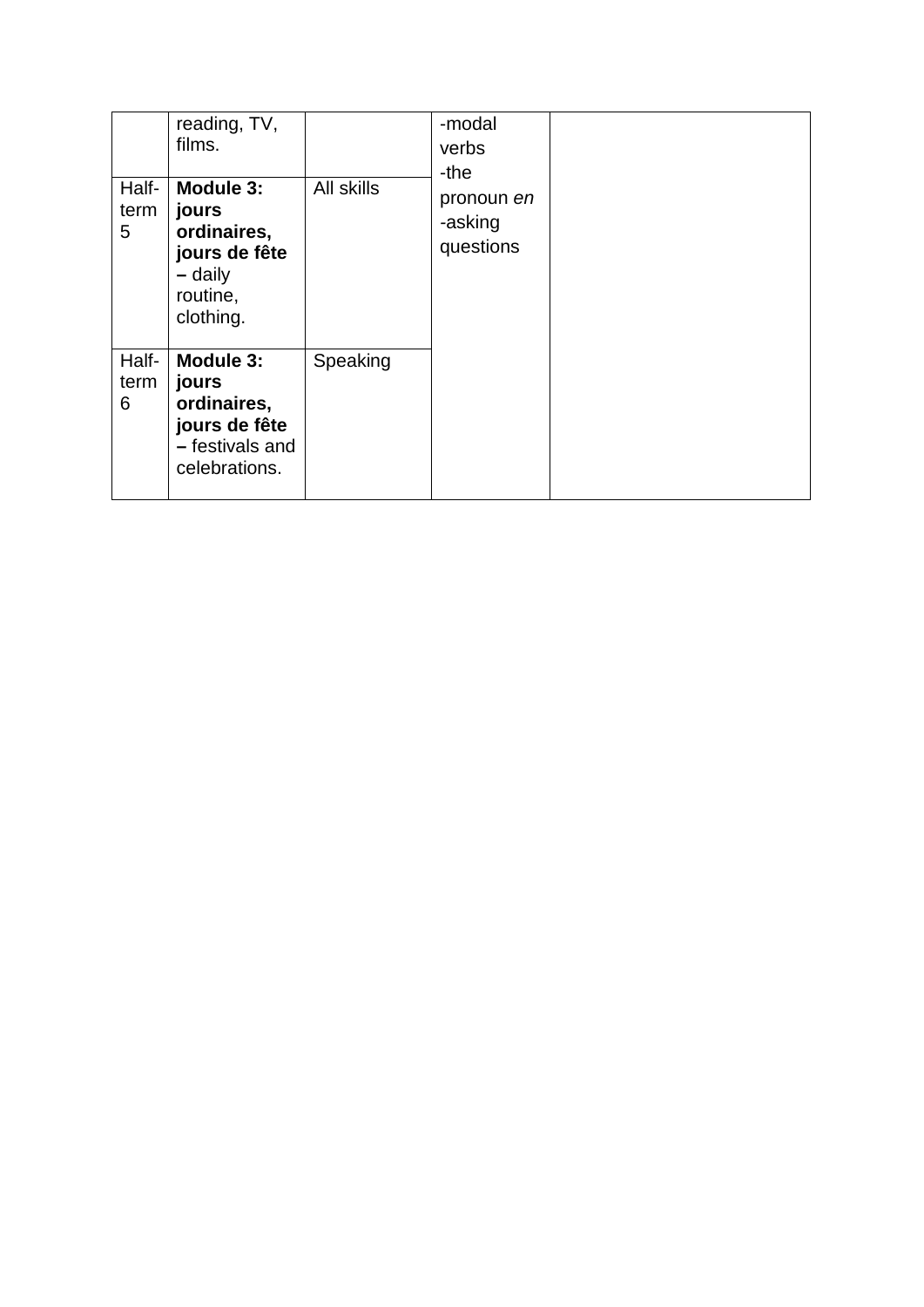## **Geography at the Archer Academy**

Geography allows students to explore the realms of time, space and place.

Students should understand the significance of location in the context of evolving society. As this changes over time, all students should recognise the influence of the past on the present and should be able to use this to inform their thoughts and ideas about the future geographical issues.

In studying economic, social, environmental and political motives, impacts and consequences, students should be able to understand the complexities of both the human and physical world at a range of different scales. Geography should develop students with enquiring minds, able to approach ideas analytically to make well informed decisions about the changing world around them. Students should be able to question the viewpoints of different stakeholders involved in geographical decision making and form their own opinions on topical matters showing mutual respect and understanding.

Through exploring local and global issues, students should foster a sense of care and compassion for the world in which they live. They should understand the importance of sustainability and be impassioned to make a difference. Geography should empower students to become active global citizens and make a positive impact to the world in which they live.

### Geography at Year 9 (KS4 transition year)

Developing country: Africa Emerging country: Brazil Developed country: USA Biomes and DME **Energy** 

|                                                      | <b>Key Content</b>                                                                                                                                                                                                             | <b>Supporting</b><br><b>Resources</b>                                                   |
|------------------------------------------------------|--------------------------------------------------------------------------------------------------------------------------------------------------------------------------------------------------------------------------------|-----------------------------------------------------------------------------------------|
| Half-term 1:<br>Developing<br>countries: Africa      | A study of the physical and human<br>geographies of countries across<br>Africa, and question how these vary<br>and differ. Students dispel any myths,<br>misconceptions, misunderstandings or<br>generalisations about Africa. | Seneca Learning<br>> Geography:<br>KS3 > 17<br>Analysis of Africa<br>https://senecalear |
|                                                      |                                                                                                                                                                                                                                | ning.com/en-GB/                                                                         |
| Half-term 2:<br>Emerging countries:<br><b>Brazil</b> | A study of physical and human<br>geographies of Brazil, with a focus on<br>the intent and impacts of the<br>Olympics.                                                                                                          | Seneca Learning<br>> Geography:<br>KS3 > 3<br>Geography of the<br>World $> 3.1$ North   |
|                                                      | Students begin to develop core<br>assessment skills, AO 3 and 4, where                                                                                                                                                         | and South<br>America                                                                    |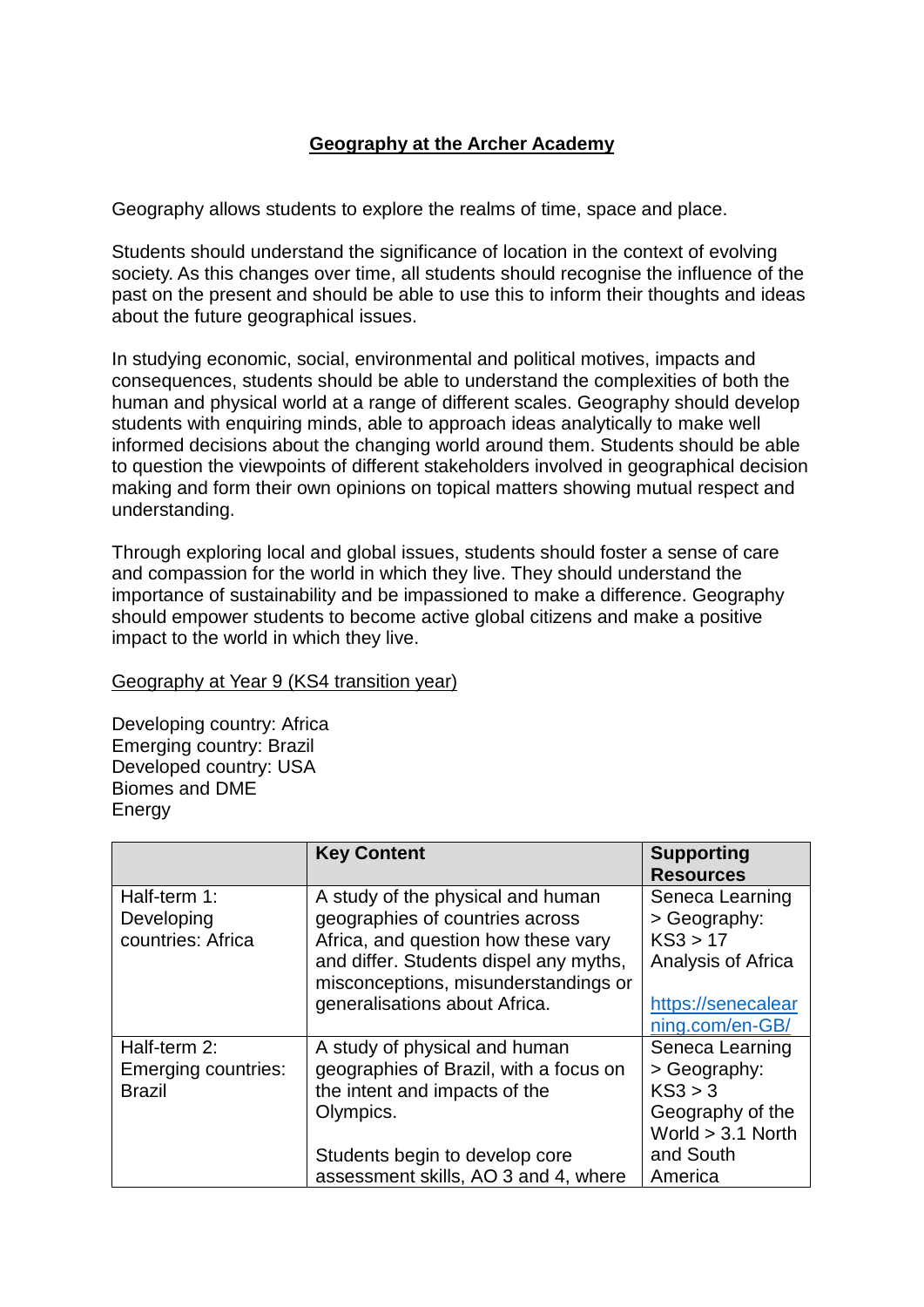|                       | they practice making judgements and     |                    |
|-----------------------|-----------------------------------------|--------------------|
|                       | begin using resources to answer         | https://senecalear |
|                       | questions.                              | ning.com/en-GB/    |
| Half-term 3:          | A brief introduction to the USA.        | Seneca Learning    |
| Developed country:    | Students question if it holds super     | > Geography:       |
| <b>USA</b>            | power status, and lead their own        | KS3 > 17           |
|                       | research led projects on who they       | Analysis of Africa |
|                       | believe is the most influential         |                    |
|                       | American, Students have                 | https://senecalear |
|                       | opportunities to present these          | ning.com/en-GB/    |
|                       | presentations to the class, gaining     |                    |
|                       | confidence and mutual respect for one   |                    |
|                       | another.                                |                    |
|                       |                                         |                    |
|                       | The unit continues to look at the       |                    |
|                       | causes and impacts of atmospheric       |                    |
|                       | hazards in America, namely              |                    |
|                       | hurricanes.                             |                    |
| Half-term 4: Biomes   | A very physical geography unit,         | Seneca Learning    |
| and DME               | exploring global biomes, particularly   | > Geography:       |
|                       | rainforests and taiga/boreal forests.   | KS3 > 15           |
|                       |                                         | Ecosystems         |
|                       | Students are taught a range of          |                    |
|                       | geographical resources, and will be     | https://senecalear |
|                       | introduced to Decision Making           | ning.com/en-GB/    |
|                       | Exercises.                              |                    |
|                       |                                         |                    |
|                       | The content and exam skills are         |                    |
|                       | strong preparation for their Paper 3    |                    |
|                       | component at GCSE level.                |                    |
| Half-term 5: Revision | A structured revision programme to      |                    |
| and end of year       | support student learning for subject    |                    |
| exams                 | knowledge and exam technique.           |                    |
|                       | Structured materials and tools are      |                    |
|                       | embedded to support students with       |                    |
|                       | the demands of linear assessments.      |                    |
| Half-term 6: Energy   | An opportunity for students to gain an  | Seneca Learning    |
|                       | understanding of energy use trends,     | > Geography:       |
|                       | and question the sustainability of our  | KS3 > 7 Natural    |
|                       | current rates of consumption.           | <b>Resources</b>   |
|                       |                                         |                    |
|                       | Students explore fracking in their own  | https://senecalear |
|                       | local areas, and energy use in          | ning.com/en-GB/    |
|                       | vulnerable ecologically sensitive areas |                    |
|                       | outside the UK.                         |                    |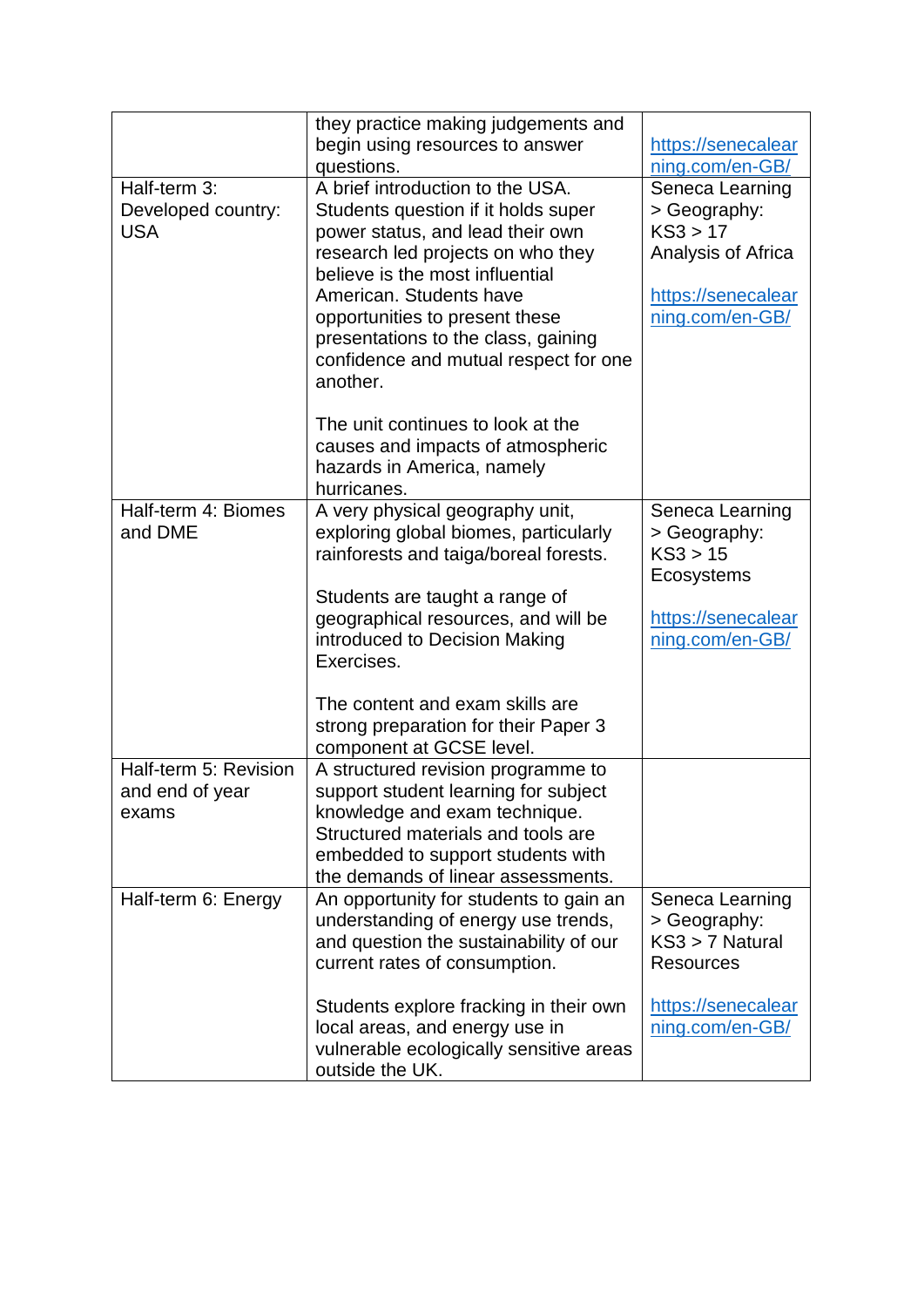# **History at the Archer Academy:**

### **Programme of study in year 9:**

**In year 9** all students have two hours of History taught by a subject specialist.

The focus is on 20<sup>th</sup> century history.

### **In year 9 students study the units below:**

- World War I
- Causes of World War II
- The Red Scare
- The Cold War
- US Civil Rights
- Life in Nazi Germany
- The Holocaust

The units focus on inquiry questions to encourage an analytical focus and, in particular, to appreciate the varying narratives of the past. Each unit is assessed, this can take the form of source based assessment, a short focused PEAL paragraph or a full length essay. This is to check students overall progress in relation to knowledge, skills and ability to recall information.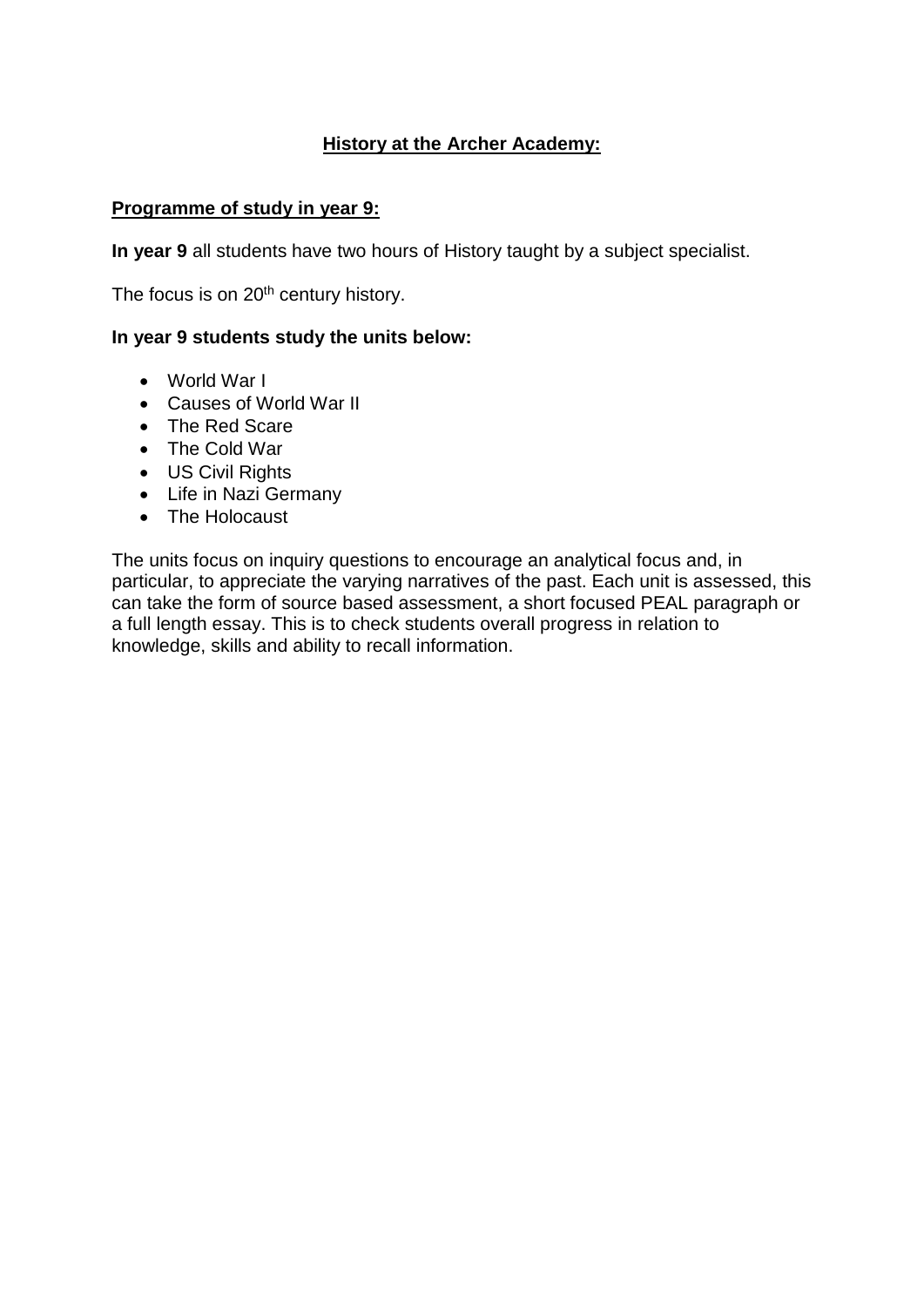| Time              | <b>Topic</b> | Key content                                                                           | <b>Extra Learning</b>                                 |
|-------------------|--------------|---------------------------------------------------------------------------------------|-------------------------------------------------------|
|                   |              |                                                                                       | Opportunities                                         |
| Autumn            | World        | This unit is based around the causes, the                                             | Useful websites:                                      |
| Term 1            | War I        | war itself and the impact of war. In order to                                         | https://www.bbc.co.uk/bite                            |
|                   |              | explore these areas fully, 3 enquiry                                                  | size/quides/zsh9bk7/revisi                            |
|                   |              | questions are posed:                                                                  | on/5                                                  |
|                   |              |                                                                                       |                                                       |
|                   |              | Did the death of one man cause WWI?                                                   | https://www.iwm.org.uk/his                            |
|                   |              | When considering this question, students                                              | tory/first-world-war                                  |
|                   |              | are encouraged to weigh up the long and                                               |                                                       |
|                   |              | short term causes of WWI.                                                             |                                                       |
|                   |              |                                                                                       | https://www.history.com/to                            |
|                   |              | Why was WWI described as the 'Great'                                                  | pics/world-war-i/world-war-                           |
|                   |              | War?                                                                                  | <i>i-history</i>                                      |
|                   |              | This inquiry considers the extent of war both                                         |                                                       |
|                   |              | in terms of the geographical parameters as                                            | Book titles:                                          |
|                   |              | well as the impact of war. Students explore                                           | 'Line of Fire' by Bourroux                            |
|                   |              | the contribution of those from within the                                             | 'Poppy' by Mary Hooper                                |
|                   |              | British Empire e.g. the Sepoys as well as                                             |                                                       |
|                   |              | looking at the conditions in the trenches.                                            | <b>Extended learning:</b>                             |
|                   |              | They even have the opportunity to handle a                                            | https://meanwhileelsewher                             |
|                   |              | real artefact from 1917!                                                              | einhistory.wordpress.com/<br>All Quiet On the Western |
|                   |              |                                                                                       |                                                       |
|                   |              | How can life improve because of war?<br>Here the students find out about the inherent | <b>Front (Erich Maria</b><br>Remarque)                |
|                   |              | costs of war but also the advances that can                                           | A Farewell to Arms                                    |
|                   |              |                                                                                       |                                                       |
|                   |              | be made in terms of medicine, technology<br>and communications.                       | (Ernest Hemingway)<br>Poems from the First            |
|                   |              |                                                                                       | World War (e.g. Brooke,                               |
|                   |              |                                                                                       | Owen, Sassoon etc.)                                   |
|                   |              |                                                                                       |                                                       |
| Autumn            | Cause        | This unit focuses on the central question:                                            | Useful websites:                                      |
| Term <sub>2</sub> | s of         |                                                                                       | https://www.bbc.co.uk/bite                            |
|                   | WWII         | Can we point the finger of blame on Hitler                                            | size/guides/zsh9bk7/revisi                            |
|                   |              | alone for causing WWII?                                                               | $on/5$                                                |
|                   |              |                                                                                       |                                                       |
|                   |              | Students explore the role of Hitler and his                                           | https://www.mrallsophistor                            |
|                   |              | foreign policy in the lead up to the outbreak<br>of the war. They also consider the   | y.com/revision/                                       |
|                   |              | contributing factors of the economic                                                  | Book titles:                                          |
|                   |              | depression, appeasement and the Treaty of                                             | <b>Winston Churchill by</b>                           |
|                   |              | Versailles and the impact on each of these                                            | <b>Christopher Catherwood</b>                         |
|                   |              | on international relations in the 1930s.                                              | Appeasing Hitler by Tim                               |
|                   |              |                                                                                       | <b>Bouverie</b>                                       |
|                   |              |                                                                                       | <b>Munich by Robert Harris</b>                        |
|                   |              |                                                                                       |                                                       |
|                   |              |                                                                                       | <b>Extended learning:</b>                             |
|                   |              |                                                                                       | https://meanwhileelsewher                             |
|                   |              |                                                                                       | einhistory.wordpress.com/                             |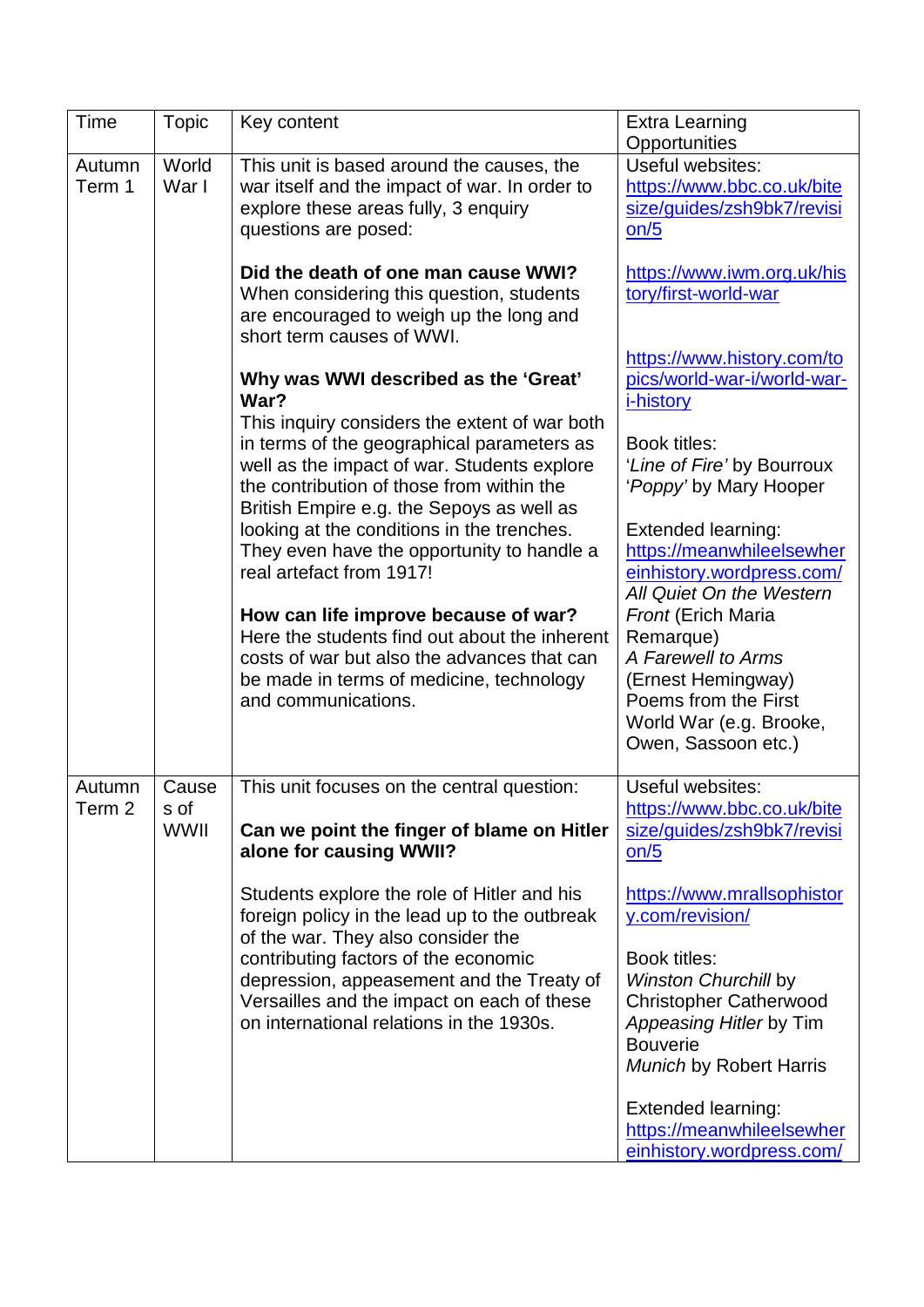|        |              |                                                                                             | Of Mice and Men by John                                 |
|--------|--------------|---------------------------------------------------------------------------------------------|---------------------------------------------------------|
|        |              |                                                                                             | <b>Steinbeck</b>                                        |
|        |              |                                                                                             | I Capture the Castle by                                 |
|        |              |                                                                                             | Dodie Smith                                             |
| Spring | The          | This unit introduces year 9s to the political                                               | Useful websites:                                        |
| term 1 | Red          | ideologies which dominated the 20 <sup>th</sup> century                                     | https://www.bbc.co.uk/bite                              |
|        | <b>Scare</b> | namely Communism and Capitalism.                                                            | size/guides/z3h9mnb/revisi<br>on/1                      |
|        |              | The first enquiry is:                                                                       |                                                         |
|        |              |                                                                                             | https://www.bbc.co.uk/bite                              |
|        |              | Why was USA so scared of the colour                                                         | size/quides/z39t7hv/revisio                             |
|        |              | red?                                                                                        | n/3                                                     |
|        |              |                                                                                             |                                                         |
|        |              | Students gain an understanding of the                                                       | https://schoolhistory.co.uk/                            |
|        |              | American perspective of Communism and                                                       | notes/the-red-scare/                                    |
|        |              | the Red Scare which was overseen by                                                         |                                                         |
|        |              | McCarthy and the impact of McCarthyism.                                                     | Book titles:                                            |
|        |              |                                                                                             | Animal Farm by George                                   |
|        |              |                                                                                             | Orwell                                                  |
|        |              |                                                                                             |                                                         |
|        |              |                                                                                             |                                                         |
|        |              |                                                                                             | <b>Extended learning:</b>                               |
|        |              |                                                                                             | https://meanwhileelsewher                               |
|        |              |                                                                                             | einhistory.wordpress.com/<br>The Crucible Arthur Miller |
|        |              |                                                                                             |                                                         |
| Spring | The          | The Red Scare leads on to their next inquiry                                                | Useful websites:                                        |
| Term 2 | Cold         | question:                                                                                   | https://www.bbc.co.uk/bite                              |
|        | War          |                                                                                             | size/guides/z3h9mnb/revisi                              |
|        |              | Did the CW ever reach boiling point?                                                        | on/1                                                    |
|        |              |                                                                                             |                                                         |
|        |              | Here the focus is on the key events within                                                  |                                                         |
|        |              | the Cold War and an analysis of the severity                                                | Book titles:                                            |
|        |              | of these. Students study USSR expansion in                                                  | The Cold War by John                                    |
|        |              | Eastern Europe and the US response to this                                                  | <b>Lewis Gaddis</b>                                     |
|        |              | e.g. The Truman Doctrine as well as seeing                                                  |                                                         |
|        |              | the escalation of crises including the Cuban                                                |                                                         |
|        |              | Missile Crisis, Vietnam and the Afghan War.                                                 | <b>Extended learning:</b>                               |
|        |              | The final element of this unit is to explore                                                | https://meanwhileelsewher                               |
|        |              | interpretations of the causes of the Cold War<br>By asking 'Did aggressive Stalin cause the | einhistory.wordpress.com/                               |
|        |              | Cold War'? Students have to weigh up the                                                    | Watchmen (Alan Moore) -                                 |
|        |              | US Orthodox interpretations forged during                                                   | <b>Graphic Novel</b>                                    |
|        |              | the Red Scare with later revisionist                                                        | <b>The Quiet American</b>                               |
|        |              | approaches and draw their own conclusions.                                                  | (Graham Greene)                                         |
|        |              |                                                                                             | Tinker, Tailor, Soldier, Spy                            |
|        |              |                                                                                             | (John Le Carre)                                         |
|        |              |                                                                                             | 1984 (George Orwell)                                    |
|        |              |                                                                                             | The Man in the High                                     |
|        |              |                                                                                             | Castle (Philip K. Dick)                                 |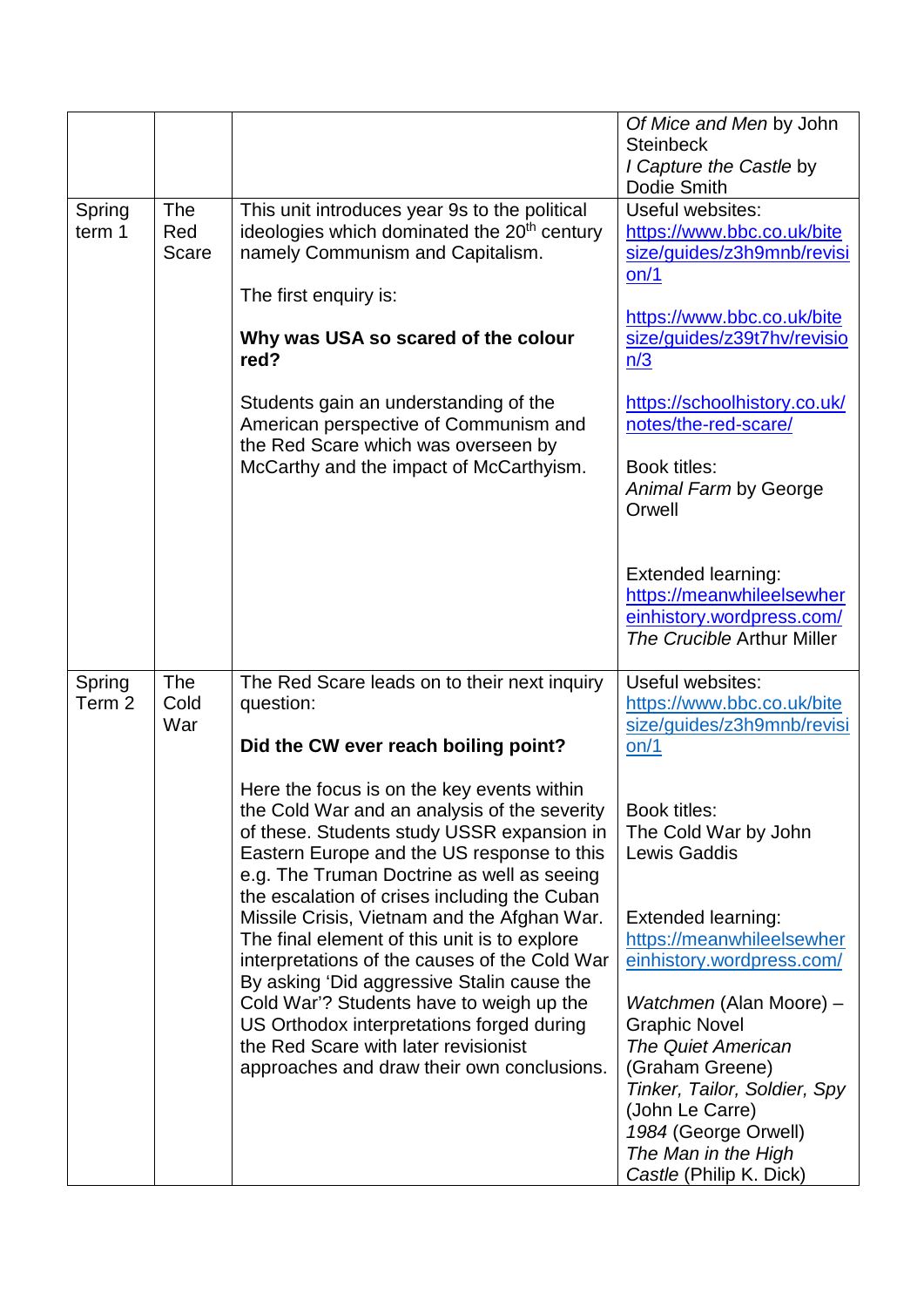| Summer<br>term 1            | <b>US</b><br>Civil<br><b>Rights</b>                        | Students here are posed the question:<br>From racist state to black president -<br>how did THAT happen in 40 years?                                                                                                                                                                                                                                                                                                                                                                                                                                                                                                                                                                                                                                                                                                                                                          | One Day in the Life of Ivan<br>Denisovich - Aleksandr<br>Solzhenitsyn<br>Stasiland - Anna Funder<br>Useful websites:<br>https://www.bbc.co.uk/bite<br>size/guides/zdfcwmn/revisi<br>on/10                                                                                                                                                                               |
|-----------------------------|------------------------------------------------------------|------------------------------------------------------------------------------------------------------------------------------------------------------------------------------------------------------------------------------------------------------------------------------------------------------------------------------------------------------------------------------------------------------------------------------------------------------------------------------------------------------------------------------------------------------------------------------------------------------------------------------------------------------------------------------------------------------------------------------------------------------------------------------------------------------------------------------------------------------------------------------|-------------------------------------------------------------------------------------------------------------------------------------------------------------------------------------------------------------------------------------------------------------------------------------------------------------------------------------------------------------------------|
|                             |                                                            | Within this unit, students focus on the laws<br>of segregation and the impact this had on<br>daily lives for example the tragic story of<br>Emmett Till. The focus is on the roles of<br>individuals in addressing the issue of civil<br>rights in USA and include Martin Luther King<br>Jr, Malcolm x, Elizabeth Eckford, Rosa<br>Parks and the Presidents of the US over that<br>time period. The final assessment asks<br>students to evaluate the role of individuals<br>and to assess whether they feel that change<br>happened thanks to the efforts of presidents<br>or activists. Students are required to weigh<br>up the evidence and decide for themselves<br>who the instigators of change were in this<br>period of time.                                                                                                                                       | Book titles:<br>The Help (Kathryn<br>Stockett)<br>Invisible Man (Ralph<br>Ellison)<br>Scotsboro (Ellen Feldman)<br>I know why the caged bird<br>sings (Maya Angelou)<br>Dreams from my Father<br>(Barack Obama)<br>To Kill a Mockingbird<br>Harper Lee<br><b>Extended learning:</b><br>https://meanwhileelsewher<br>einhistory.wordpress.com/                           |
| Summer<br>term <sub>2</sub> | Life in<br>Nazi<br>Germa<br>ny and<br>the<br>Holoca<br>ust | Here students focus on life in Germany<br>1933-1939.<br>Questioning What was life like for<br><b>Germans under Hitler's rule?</b> Students will<br>explore the impact of Nazi ideology in<br>different areas of society including women,<br>youth and political opposition as well as<br>finding out about the outcomes for those<br>classified as 'untermensch' (subhumans)<br>under Hitler's aryan ideology.<br>The students will then be asked <b>how did</b><br>Hitler's ideology lead to genocide? In this,<br>they find out about the impact of WWII on<br>Germany and the advent of the Final<br>Solution. This will be an opportunity to<br>understand the processes of Genocide as<br>well as the impact this has on individuals<br>and communities. Here there will be an<br>opportunity to not just learn about the<br>Holocaust but also to learn from it and to | Useful websites:<br>https://www.bbc.co.uk/bite<br>size/guides/z2932p3/revisi<br>on/1<br>https://www.iwm.org.uk/his<br>tory/what-was-the-<br>holocaust<br>Book titles:<br>Alone in Berlin<br>(Hans Fallada)<br>Friedrich (Hans<br>Peter Richter)<br>Look Who's Back<br>(Timur Vermes)<br>Maus (Art<br>Spiegelman) -<br>graphic novel<br>The Book Thief<br>(Markus Zusak) |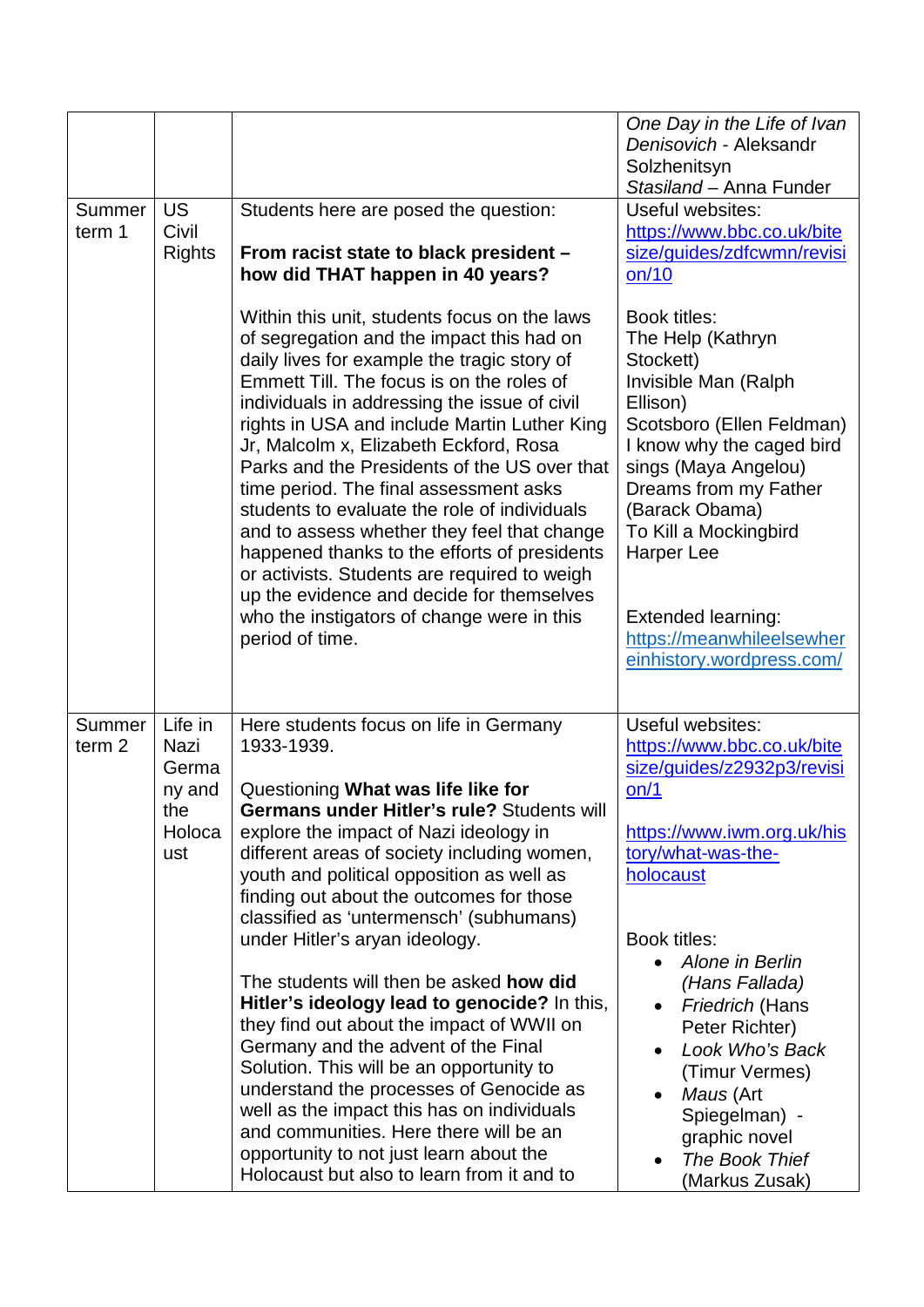| look at more recent genocides as well as the<br>actions of individuals when faced with<br>extreme adversity. | • Anne Frank's Diary<br>(Anne Frank)<br>Annexed (Sharon<br>Dogar)<br><b>Schindler's List</b><br>(Thomas Keneally)<br>The Promise (Eva<br><b>Schloss</b> |
|--------------------------------------------------------------------------------------------------------------|---------------------------------------------------------------------------------------------------------------------------------------------------------|
|                                                                                                              | Extended learning:<br>https://meanwhileelsewher<br>einhistory.wordpress.com/                                                                            |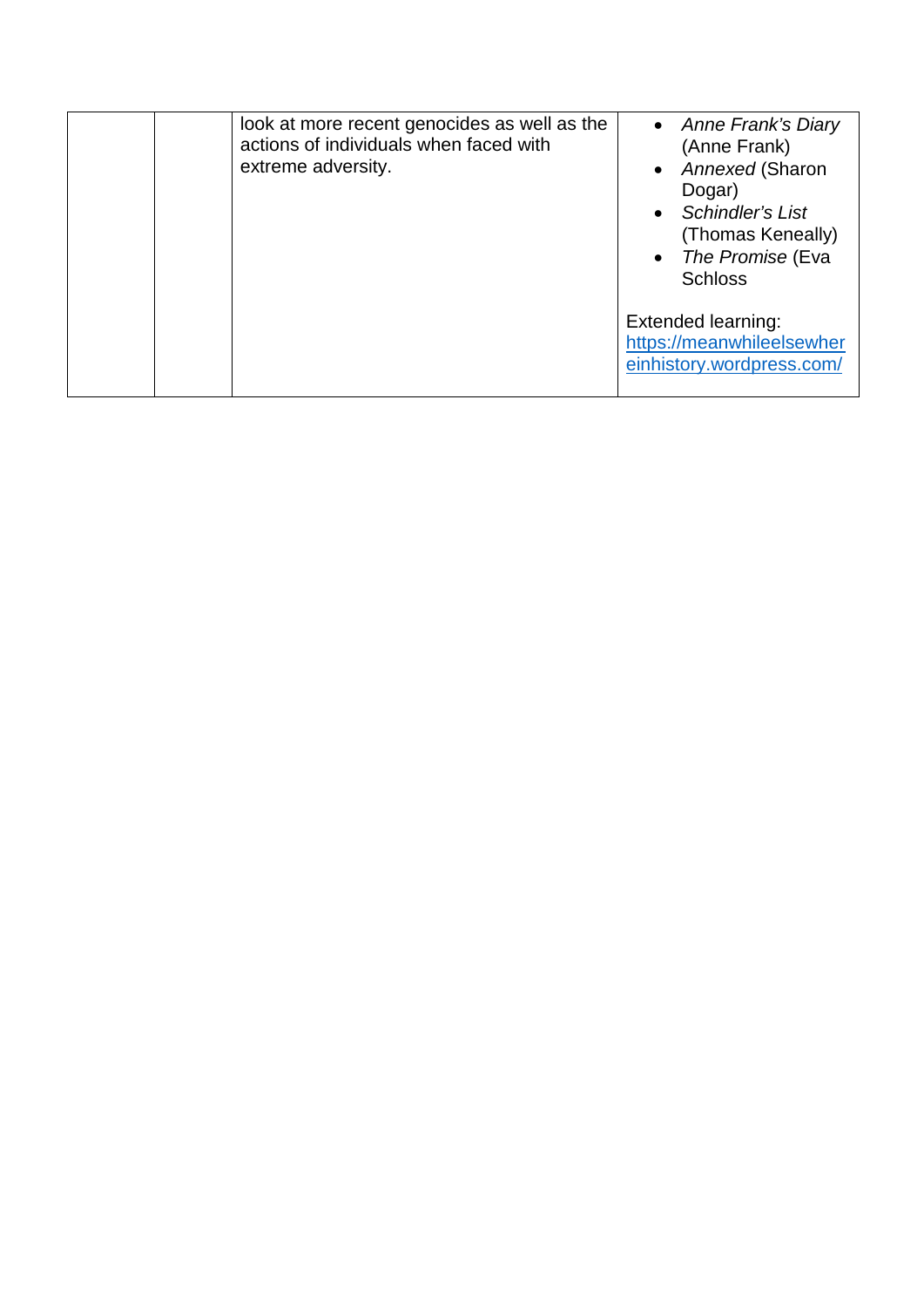# **Maths at the Archer Academy**

Our vision for Maths at The Archer Academy is that students learn to think and act as real mathematicians, developing exceptional creativity and resilience in tackling challenging mathematical problems, deep conceptual understanding of the curriculum underpinned by rich imagery, and most of all, the love of learning mathematics that every true mathematician has.

#### Maths at Year 9

In Year 9, students continue to work on the same Big Ideas (Number, Algebra, Ratio and Proportion, Geometry, Probability and Statistics). Students have an opportunity to take up extra GCSE's in Further Maths or Statistics in Years 10 and 11. The course develops in complexity, and students continue to focus on:

- Developing resilience
- Fluency
- Problem solving
- Reasoning
- Developing a love of learning with an inspirational curriculum,

while also developing their exam technique and the structure of their work.

Opportunities to develop students' understanding are available through the Passport to Success system, securing the key skills which open doors to more challenging topics. Extensive support is available throughout students' school careers to ensure every child is stretched and challenged, and receives tailored support where necessary.

Students take their Maths GCSE with Edexcel, which consists of three 90-minute exams, one without a calculator, and two with a calculator.

|             | <b>Key Content</b>                                                                                                                                                                                                                                                                                | <b>Supporting</b><br><b>Resources</b>                          |
|-------------|---------------------------------------------------------------------------------------------------------------------------------------------------------------------------------------------------------------------------------------------------------------------------------------------------|----------------------------------------------------------------|
| Half-term 1 | 01 Indices & Standard Form Calculating using<br>roots and indices, including Standard Form.<br>02 Loci Constructing shapes using ruler &<br>compasses.<br>Drawing the locus of a shape.<br>03 Algebraic Proficiency - Changing the subject<br>of a formula, expanding & factorising.              | <b>Hegarty Maths</b><br><b>Corbett Maths</b><br>Dr Frost Maths |
| Half-term 2 | 04 Ratio & Proportion Solve problems involving<br>Proportional reasoning, including compound<br>measures.<br>Similar & congruent shapes.<br>05 Sequences Using & finding the Nth Term for<br>linear & quadratic sequences<br>06 Solving equations & inequalities with<br>variables on both sides. | <b>Hegarty Maths</b><br><b>Corbett Maths</b><br>Dr Frost Maths |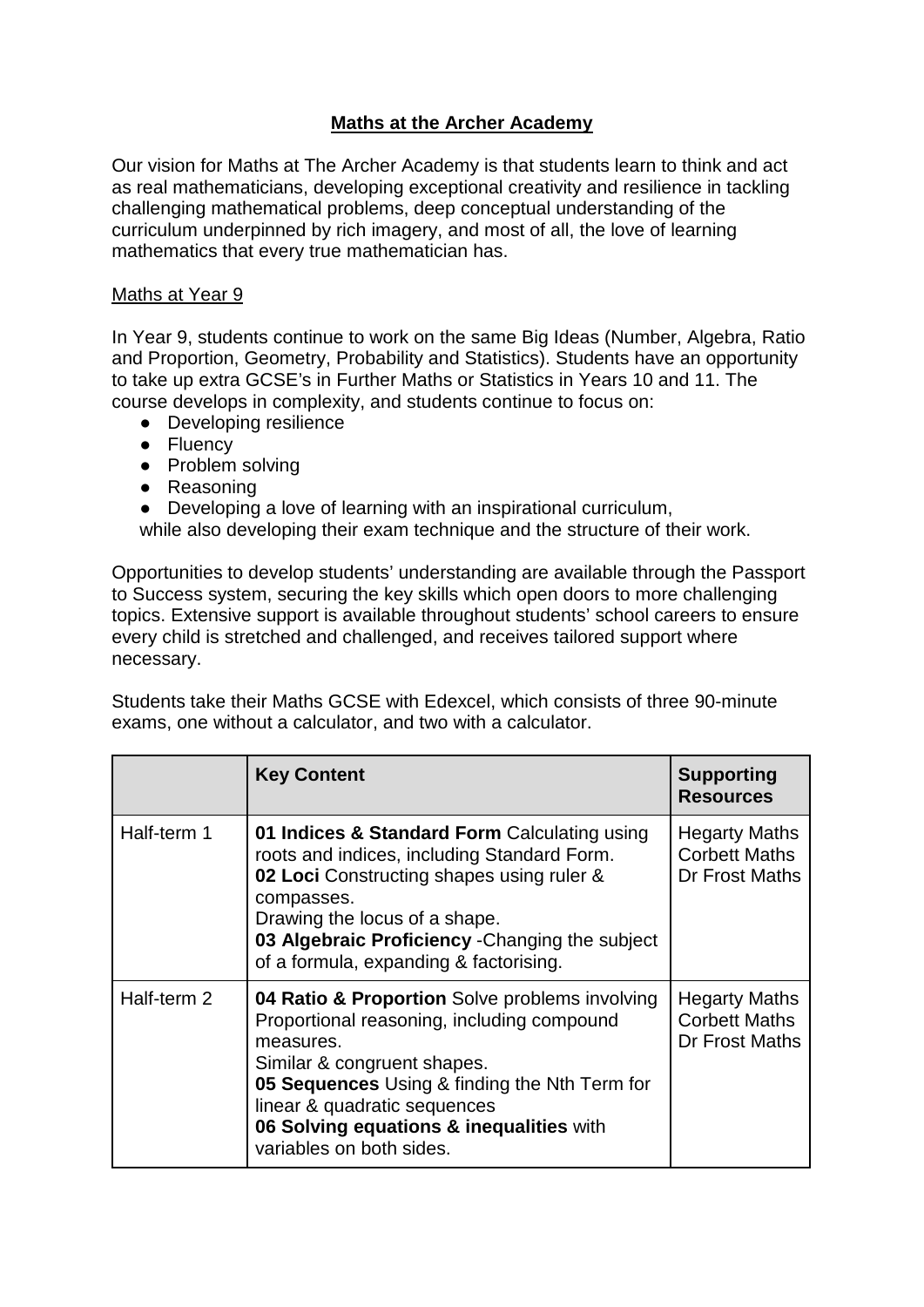| Half-term 3 | 07 Geometry Circle formulae: circumference,<br>area, including volumes & surface areas of<br>prisms<br>Pythagoras' Theorem in 2 dimensions                                                                                                                    | <b>Hegarty Maths</b><br><b>Corbett Maths</b><br>Dr Frost Maths |
|-------------|---------------------------------------------------------------------------------------------------------------------------------------------------------------------------------------------------------------------------------------------------------------|----------------------------------------------------------------|
| Half-term 4 | 08 Congruency Solving problems that involve<br>angle facts & shape definitions, including<br>Congruence criteria.<br>09 Probability Using Sample Space, Venn and<br>Tree diagrams to illustrate probabilities. Includes<br>two-way tables.                    | <b>Hegarty Maths</b><br><b>Corbett Maths</b><br>Dr Frost Maths |
| Half-term 5 | <b>10 Graphs of equations.</b> All aspects of $y = mx +$<br>c including finding the equation of a line through<br>two points. Plotting quadratics, and have<br>awareness of cubic & reciprocals.<br>11 Derive and solve two linear simultaneous<br>equations. | <b>Hegarty Maths</b><br><b>Corbett Maths</b><br>Dr Frost Maths |
| Half-term 6 | 12 Statistics Construct & use Scatter plots.<br>Construct & use Time Series graphs. Finding<br>averages from tables.<br>13 Probability Using Tree diagrams to find more<br>complex probabilities including dependent<br>events.                               | <b>Hegarty Maths</b><br><b>Corbett Maths</b><br>Dr Frost Maths |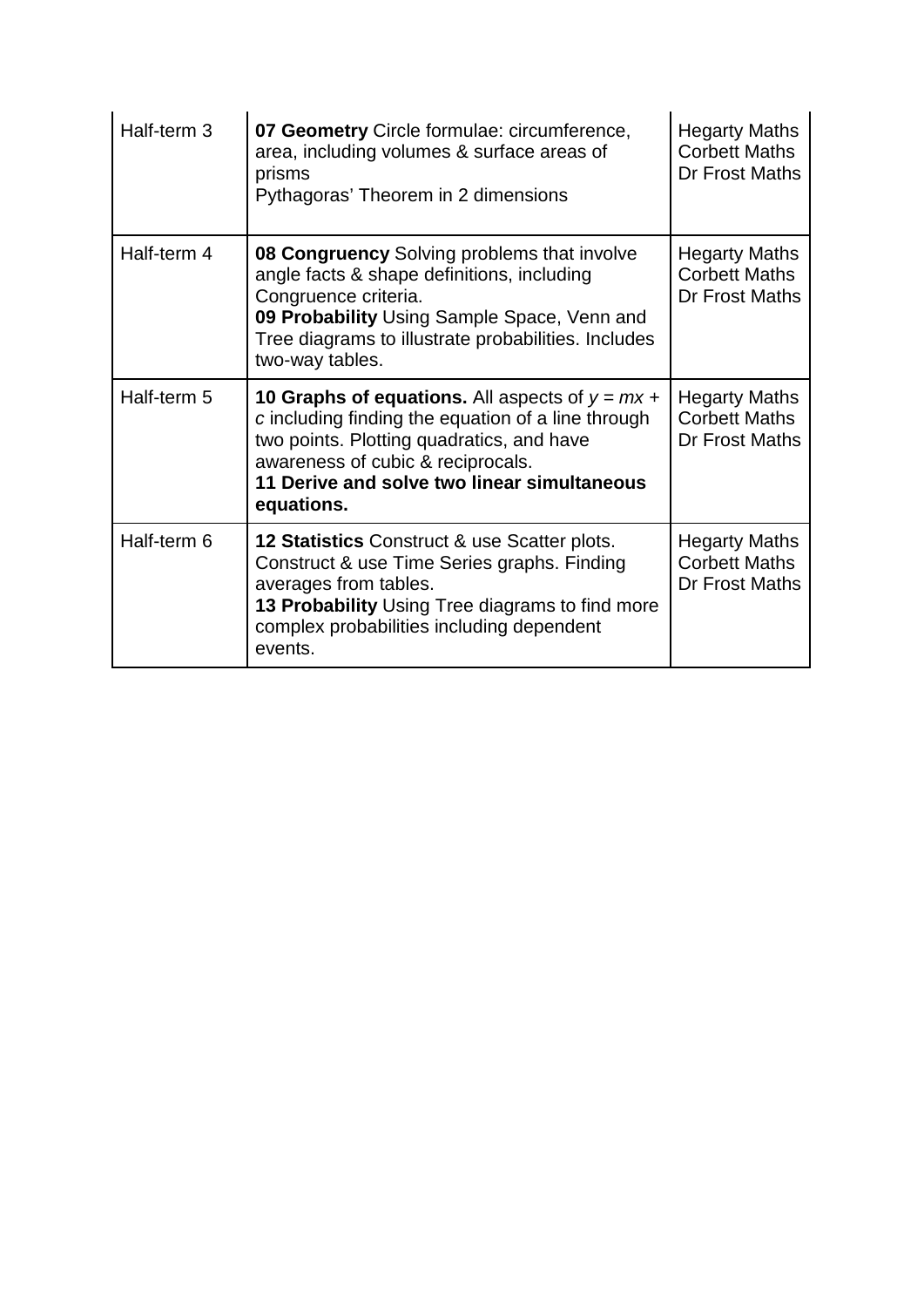### **Music at the Archer Academy**

To study music is to put into action, imagination and language a highly academic art form. Music is as engaging as it is challenging, and Music at the Archer caters to all levels and prior experiences so that every child is able to thrive.

As part of the KS3 curriculum, students develop skills across three key areas – Composition, Performance and Critical Listening. As students develop their understanding of different types of music they are able to identify musical material, as well as the contextual purpose of any pieces of music.

In Performance, students will learn, or expand upon, previous musical learning – including the reading of music notation and graphic scores. They learn to play a variety of music, from different styles – and have the choice of numerous instruments. There are opportunities to work in groups, pairs and solo ventures. From Beethoven to Bond, James Bond – students progress throughout as the musical demands increase.

With Composition, students combine their understanding of key musical components with their own creativity. They learn to emulate styles and create moods through chords, melody, texture, dynamics and tempo. Group composition supports students with their peer relationships, communication and organisation skills.

Listening and Appraisal is where students learn to explain what they are hearing. From the musical science of sound, to the acknowledgement of the composer's intentions and influences. Appraising music requires students to utilise complex vocabulary and a variety of adjectives, as well as Italian terminology and theoretical musical terms.

Music is a highly inclusive subject which promotes the discussion and understanding of social, historical, geographical and emotional contexts. Students will leave Key Stage 3 with a broader knowledge of humanity as a result of studying music, and the ability to play Eye of the Tiger on the xylophone. Year 9 students study Music for two hours a week.

#### Music at Year 9 (KS4 transition year)

Western Classical Music Film Music Music and Politics Independent Project Musical Theatre Music Fusion

| <b>Topic</b>                   | <b>Key Content</b>                               |  |  |
|--------------------------------|--------------------------------------------------|--|--|
| <b>Western Classical Music</b> | Baroque – Romantic, melodic and harmonic devices |  |  |
| <b>Film Music</b>              | Leitmotifs, establishing mood, underscoring      |  |  |
| <b>Music and Politics</b>      | Protest, song structure                          |  |  |
| <b>Independent Project</b>     | Presentation, analysis, composition              |  |  |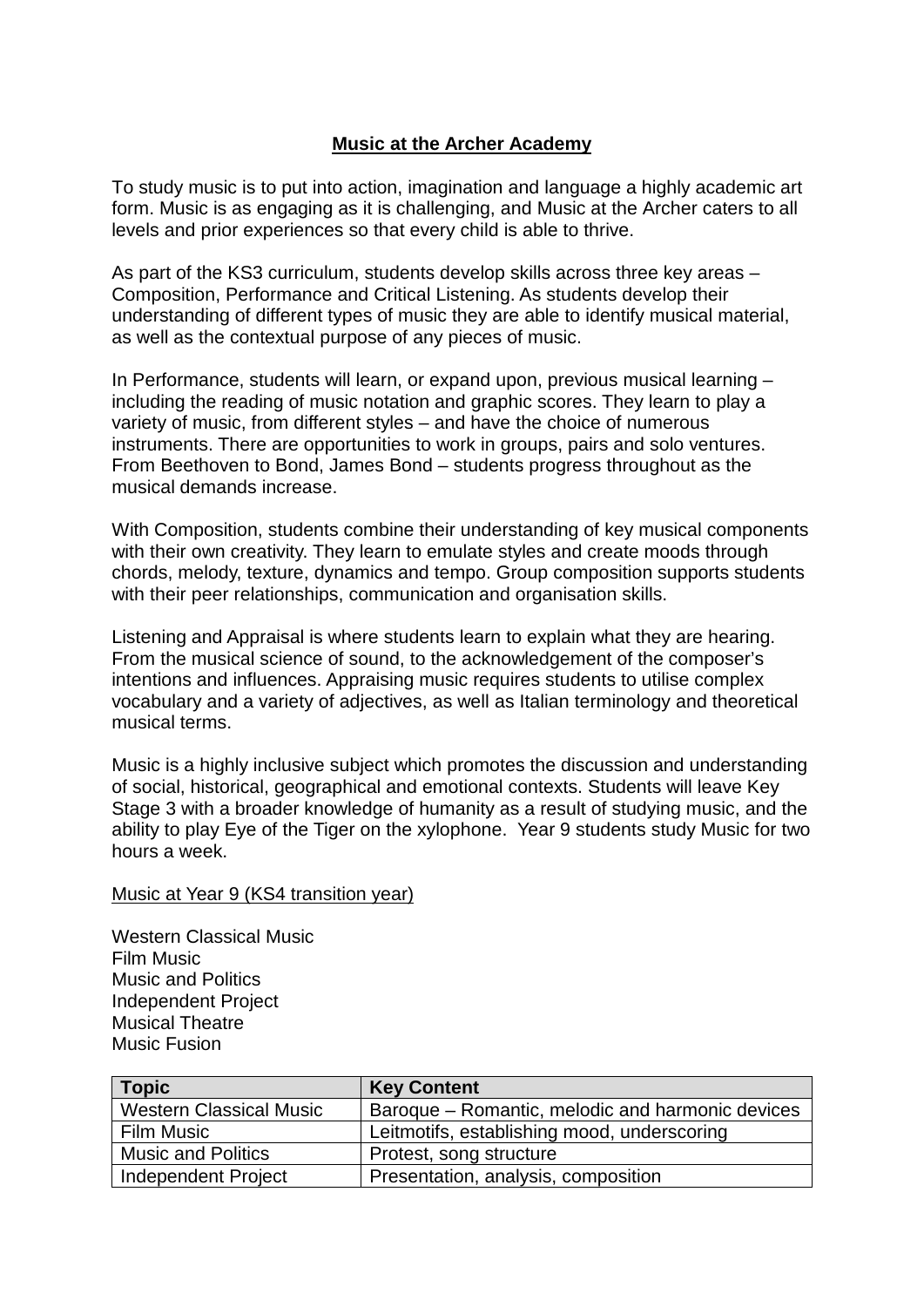| <b>Musical Theatre</b> | Voices, colla voce, opera             |
|------------------------|---------------------------------------|
| <b>Music Fusion</b>    | Instrumentation, harmony, composition |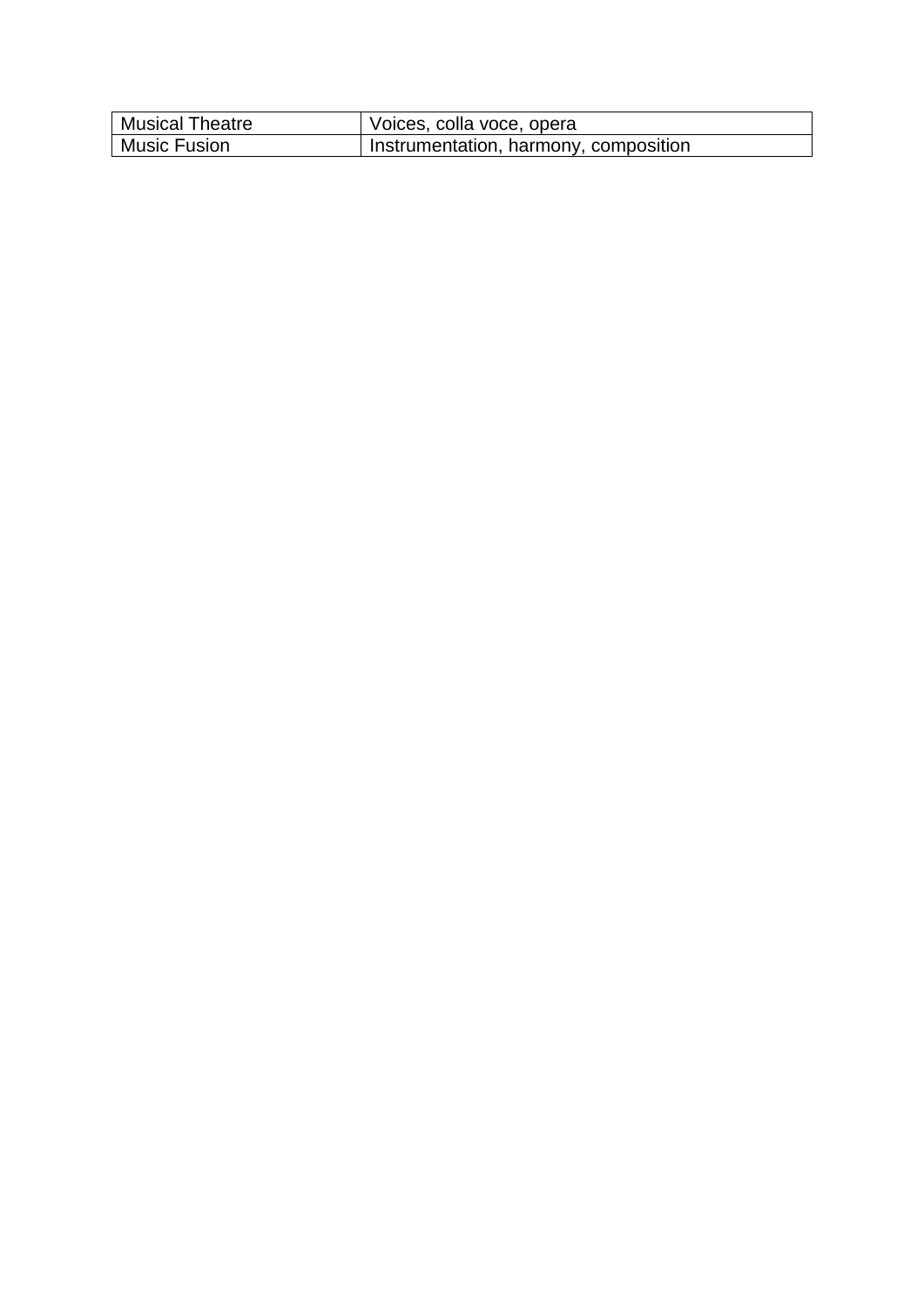## **Psychology at the Archer Academy**

Our Psychology curriculum encourages students to have a broad view of the world around them and develop the skills to critically analyse and understand what they see.

We aim to develop this critical awareness through the application of scientific methods to the study of human behaviour. In order to do this, we balance the theoretical and research content with the skill set students need to construct their own pieces of research and evaluate the research of others.

### Psychology in Year 9 (KS4 transition year)

In year 9, we have created a standalone course that will complement rather than follow the OCR GCSE curriculum: the emphasis is on developing the skills learners will need to excel in the GCSE course and to develop a love of the subject in our pupils.

|                                          | <b>Key Content</b>                                                                                                                                                                                                                                                                                                                                                                      | <b>Supporting Resources</b>                                                                                                                                                                                                                       |
|------------------------------------------|-----------------------------------------------------------------------------------------------------------------------------------------------------------------------------------------------------------------------------------------------------------------------------------------------------------------------------------------------------------------------------------------|---------------------------------------------------------------------------------------------------------------------------------------------------------------------------------------------------------------------------------------------------|
| Half-term $1 -$<br>Social<br>Influence   | Conformity – different types and<br>influences<br>Asch and Zimbardo's research<br>$\bullet$<br>Obedience – both social and<br>$\bullet$<br>personality-based factors<br>Milgram's research<br>$\bullet$<br>Deindividuation and independent<br>$\bullet$<br>behaviour<br>Application of social influence<br>research in real life -<br>advertising, politics, etc                        | These topics are not<br>explicitly linked to the<br><b>OCR</b> curriculum but<br>information can be<br>found on both the OCR<br>and AQA GCSE/A Level<br>websites.<br>A range of resources will<br>be identified and shared<br>through lessons for |
| Half-term $2 -$<br><b>Mental Illness</b> | We will focus on depression,<br>$\bullet$<br>OCD and phobias<br>For each condition we will look<br>$\bullet$<br>at:<br>Diagnosis and<br>$\circ$<br>classification<br>Theories about the<br>$\Omega$<br>development of the<br>disorder<br>Treatment of the disorder<br>$\Omega$<br>We will also consider how<br>mental health as a concept is<br>defined and seen by people in<br>the UK | further support.                                                                                                                                                                                                                                  |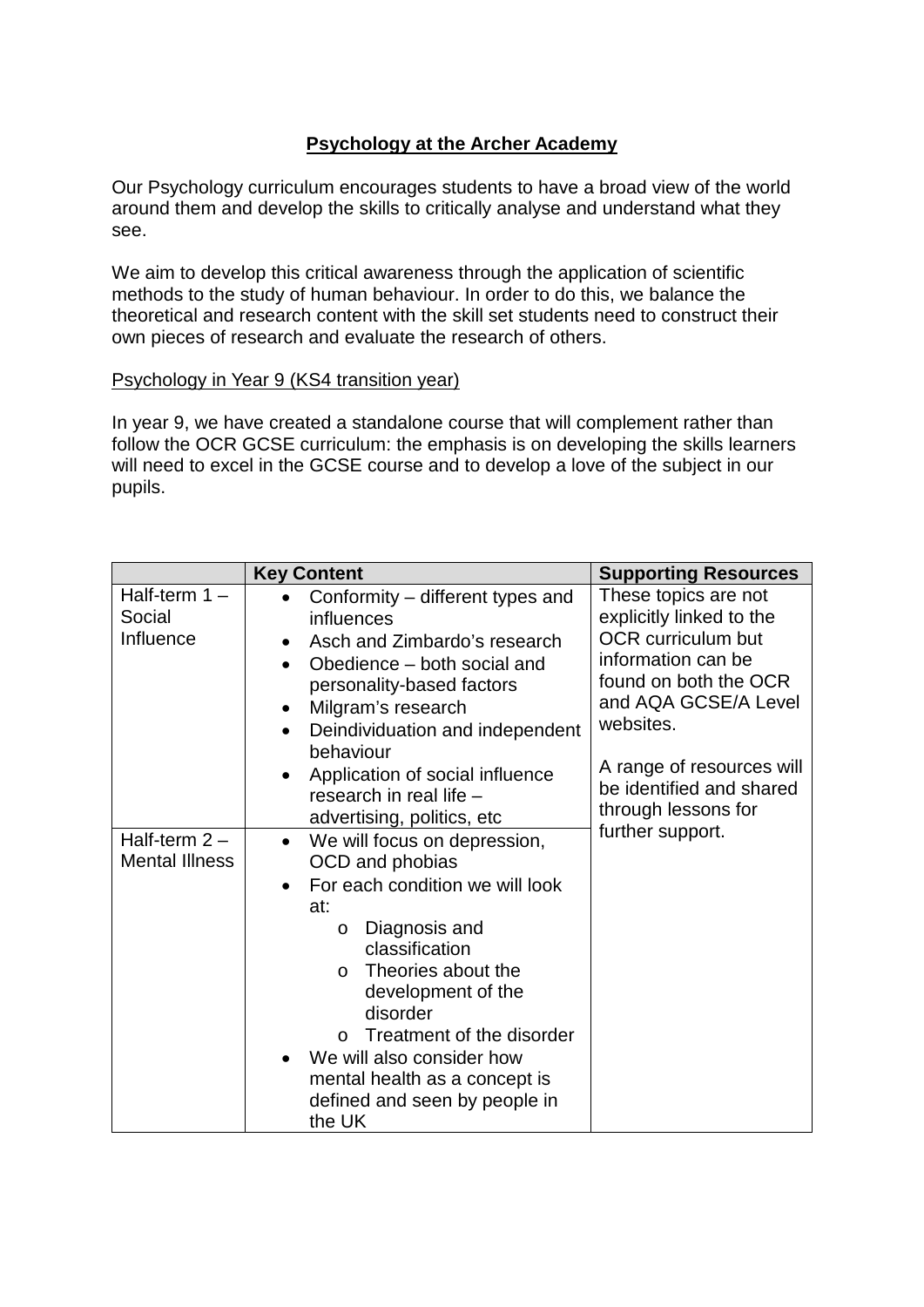| Half-term $3-$<br>Research<br><b>Methods</b>                                                     | Planning, conducting and<br>$\bullet$<br>evaluating research<br>Different methods of research<br>$\bullet$<br>- experiments, self-report,<br>observation<br>Sampling methods<br>$\bullet$<br><b>Research ethics</b><br>Forms of data, data<br>presentation and data<br>analysis<br>At the end of this unit, pupils will design<br>and carry out their own original<br>research project. This will take place<br>either within school or in the "field". |  |
|--------------------------------------------------------------------------------------------------|---------------------------------------------------------------------------------------------------------------------------------------------------------------------------------------------------------------------------------------------------------------------------------------------------------------------------------------------------------------------------------------------------------------------------------------------------------|--|
| Half-terms 4<br>$85 -$<br>Attachment                                                             | Types of attachment<br>$\bullet$<br>The Strange Situation -<br>research on attachment types<br>Theories of attachment:<br>$\bullet$<br>Learning Theory and Bowlby's<br><b>Theory</b><br>Animal research<br>Research on the effects of<br>separation, deprivation and<br>privation                                                                                                                                                                       |  |
| Half-term $6-$<br>introduction<br>to GCSE<br>psychology<br>content and<br>Criminal<br>Psychology | Defining crime and how we<br>$\bullet$<br>gather crime statistics<br>Recapping skills learned from<br>across the unit<br>Designing and carrying out a<br>research project                                                                                                                                                                                                                                                                               |  |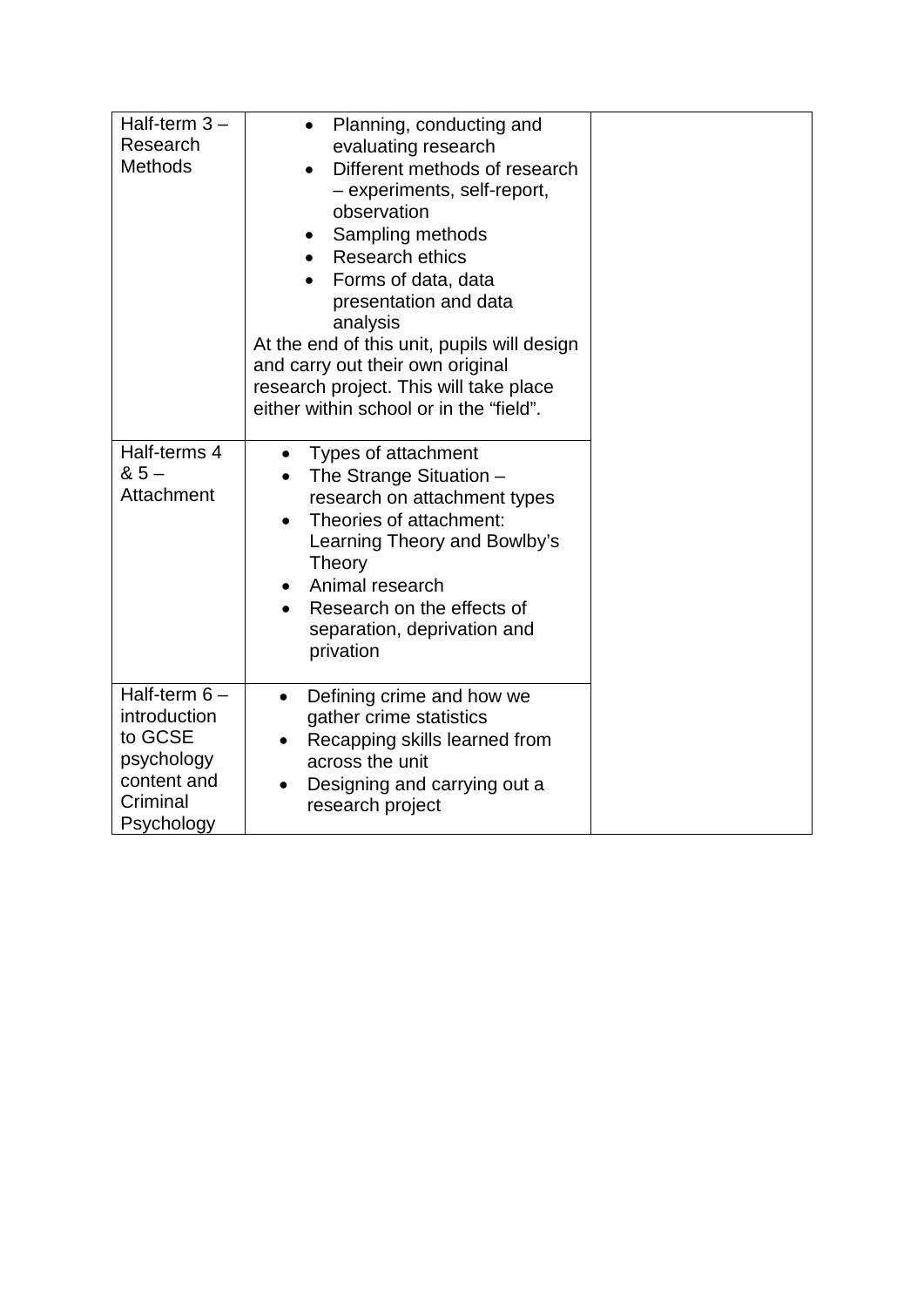### **Science at the Archer Academy**

Science provides the foundations for understanding the material world. Scientific understanding is changing our lives and is vital to the world's future prosperity, and all students should be taught essential aspects of the knowledge, methods, processes and uses of science. They should be helped to appreciate how the complex and diverse phenomena of the natural world can be described in terms of a small number of key ideas relating to the sciences which are both inter-linked, and are of universal application.

### Science in Year 9 (KS4 transition year)

Year 9 start their GCSE journey with a transition topic on biomimicry; students will learn about how science can be used to improve everyday lives and develop their scientific skill set from observing the natural world. How was Velcro invented? How have birds inspired the structure of trains? The biomimicry unit prepares them well for beginning to learn the foundational GCSE big ideas of cells, atomic structure and energy. Students will have the opportunity to extend their KS3 knowledge and understand how science fits into the world around them.

|             | <b>Key Content</b>                       | <b>Supporting</b><br><b>Resources</b> |
|-------------|------------------------------------------|---------------------------------------|
| Half-term 1 | <b>Biomimicry &amp; Atomic Structure</b> | <b>AQA GCSE</b>                       |
|             |                                          | <b>Chemistry Book</b>                 |
|             |                                          | pages 2-21                            |
| Half-term 2 | Cell Structure, Transport &              | <b>AQA GCSE</b>                       |
|             | <b>Cell Division</b>                     | <b>Biology Book</b>                   |
|             |                                          | pages 4-35                            |
| Half-term 3 | <b>Conservation, Dissipation &amp;</b>   | <b>AQA GCSE</b>                       |
|             | <b>Transfer of Energy</b>                | <b>Physics Book</b>                   |
|             |                                          | pages 4-35                            |
| Half-term 4 | Periodic Table, Structure &              | <b>AQA GCSE</b>                       |
|             | <b>Bonding</b>                           | <b>Chemistry Book</b>                 |
|             |                                          | pages 22-61                           |
| Half-term 5 | Organization (plants and                 | <b>AQA GCSE</b>                       |
|             | animals) and Digestion                   | <b>Biology Book</b>                   |
|             |                                          | pages 36-51                           |
| Half-term 6 | <b>Energy Resources</b>                  | <b>AQA GCSE</b>                       |
|             |                                          | <b>Physics Book</b>                   |
|             |                                          | pages 36-47                           |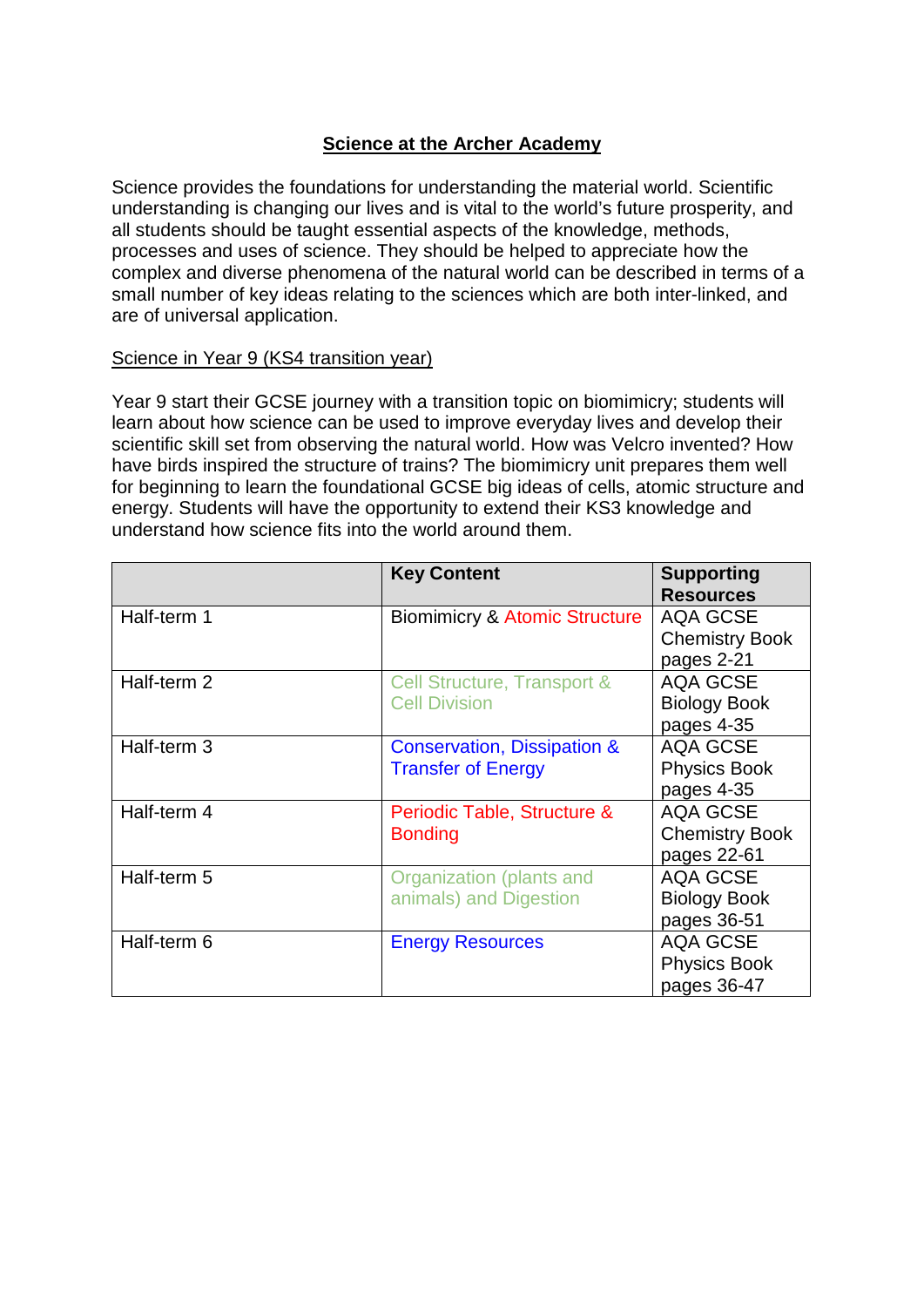## **Spanish at the Archer Academy**

Our Modern Foreign Languages curriculum aims to equip students with languages as a skill for life: the ability to communicate in Spanish for further study, future work or for leisure and travel abroad, truly engaging with their community and beyond. Students will develop their cultural awareness and have a more open-minded attitude towards other cultures. Students will be encouraged to embrace the fact that we live in a rich and diverse world. Through learning a foreign language, students develop a deeper understanding of how language works, building a more powerful understanding of their own language.

### Spanish at Year 9 (KS4 transition year)

At the Archer Academy we follow the AQA Studio GCSE course for GCSE. In Year 9 students begin this course and cover the first 3 modules of Studio GCSE. Students continue to have 2 hours of Spanish per week in Year 9, with 1 hour of homework using Memrise and the AQA GCSE grammar and translation workbook. Our Year 9 curriculum builds upon the foundations of the vocabulary, grammar and skills developed in KS3 whilst adding complexity through more complex grammar and development of core GCSE skills such as role-play, the photo card and understanding authentic resources. There are two tiers to the GCSE course – Foundation (grades 1-5) and Higher (grades 5-9). Decisions around tiers of entry for GCSE exams will be made in Year 11, dependant on students' progress.

|                                    | <b>Key Content</b>                                                                                              | <b>Assessment</b>                          | <b>Grammar</b>                                                                                                                 | <b>Supporting</b><br><b>resources</b>                                                                                   |
|------------------------------------|-----------------------------------------------------------------------------------------------------------------|--------------------------------------------|--------------------------------------------------------------------------------------------------------------------------------|-------------------------------------------------------------------------------------------------------------------------|
| Half-<br>term 1<br>Half-<br>term 2 | Module 1:<br><b>Deconéctate</b><br>– summer<br>plans, holiday<br>preferences<br>Module 1:<br><b>Deconéctate</b> | Listening<br>Grammar<br>Reading<br>Writing | Grammar<br>covered in KS3 is<br>revisited and built<br>upon.                                                                   | <b>Websites:</b><br>www.memrise.com<br>www.languagesonli<br>ne.org<br>www.pearsonactivel<br>earn.com                    |
|                                    | - past<br>holidays,<br>where you<br>stayed                                                                      | Speaking                                   | In addition, Year<br>9 students will<br>learn:                                                                                 | www.wordreference<br>.com<br><b>Books:</b><br>Studio AQA                                                                |
| Half-<br>term 3                    | Mi vida en el<br>insti $-$<br>opinions on<br>school<br>subjects,<br>describing<br>your school                   | Listening<br>Grammar                       | <b>Stem</b><br>changing<br>verbs<br>Reflexive<br>$\bullet$<br>verbs<br><b>The</b><br>$\bullet$<br>immediate<br>future<br>tense | <b>GCSE</b><br>textbook<br>Studio AQA<br>$\bullet$<br>grammar<br>and<br>translation<br>workbook<br>Spanish<br>$\bullet$ |
| Half-<br>term $4$                  | Mi vida en el<br>insti -school<br>rules and                                                                     | Reading<br>Writing<br>Speaking             |                                                                                                                                | dictionary                                                                                                              |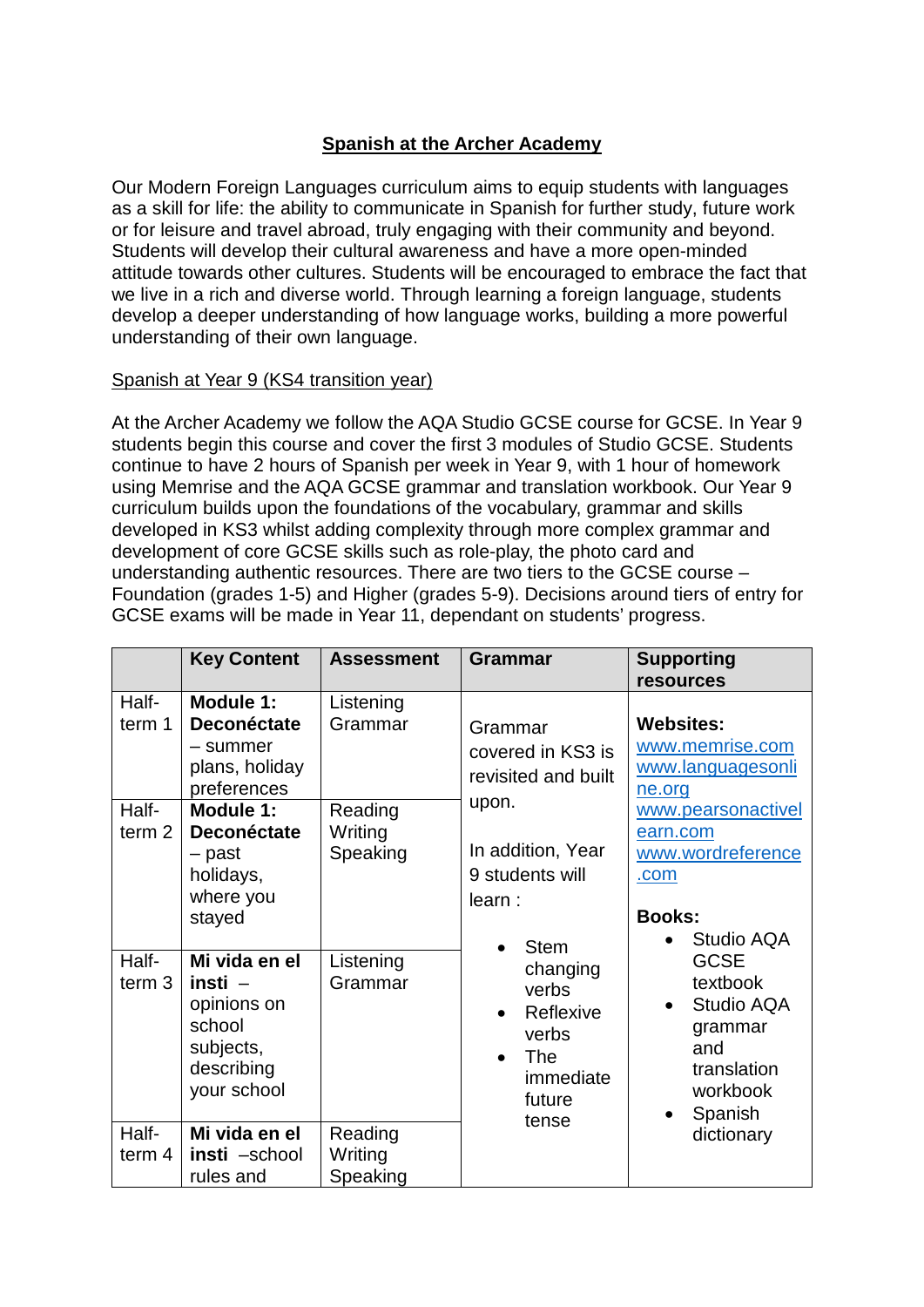|                 | problems,<br>future plans                                |            |           | The<br>preterite<br>past tense |  |
|-----------------|----------------------------------------------------------|------------|-----------|--------------------------------|--|
| Half-<br>term 5 | Mi gente $-$<br>socialising and<br>family                | All skills | $\bullet$ | The<br>imperfect<br>past tense |  |
| Half-<br>term 6 | Mi gente $-$<br>describing<br>people, social<br>networks | Speaking   |           |                                |  |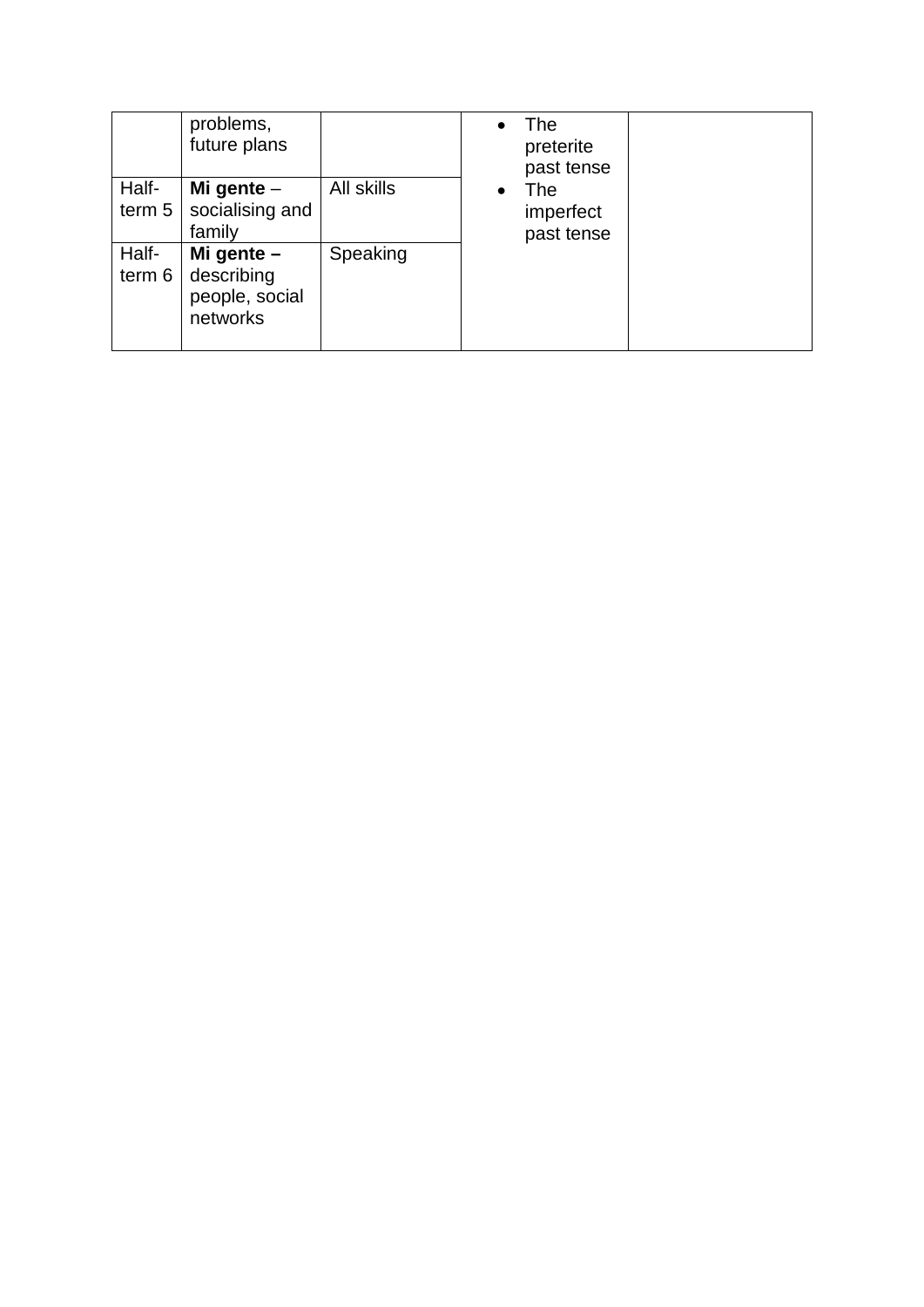## **SPPEC (Society, Politics, Philosophy, Economics and Culture) at the Archer Academy**

SPPEC is a unique subject – only Archer does it. Our aim is to equip young people with the skills and knowledge to participate, understand and thrive in modern society. Throughout years 8, 9, 10 & 11, students will explore increasingly in-depth and controversial current-affairs-driven content that will enable them to make sense of the increasingly confusing world around them.

**NB**: as SPPEC is a current-affairs-driven subject, we will incorporate this into each starter ("what's in the news" section). We will also include reactive lessons to respond to any major world/UK events that we think need to be addressed. Therefore, the curriculum plan below may be subject to change.

### SPPEC in Year 9 (KS4 transition year)

Year 9 is a more politics/social issues orientated year where we will start to dig down into debates and issues within society and consider how the affect our lives. We will be studying:

- Identity and politics in the UK
- Geopolitics and power
- Creating an Extended Project, based around a SPPEC topic
- Social issues (e.g. racism, homophobia, sexism, transphobia)
- RSHE (relationships and sexual education)
- Religions in Society

|                                                         | <b>Key Content</b>                                                                                                                                                                                                                      |  |
|---------------------------------------------------------|-----------------------------------------------------------------------------------------------------------------------------------------------------------------------------------------------------------------------------------------|--|
| Half-term 1 - British<br><b>Identity and Politics</b>   | Understand what it means to be "British" and the<br>opinions on that topic, including immigration and<br>debates surrounding multiculturalism. Understand the<br>basic philosophy of UK political parties and our<br>government system. |  |
| Half-term 2 - Nuclear<br>weapons and global<br>politics | Understand the impact that nuclear weapons have had<br>on the world and the role they play in geo-politics.<br>Learn the role of the UN and NATO and understand the<br>role they play in international relations.                       |  |
| Half-term 3 - Social<br><b>Issues</b>                   | Understand the issues facing society today (racism,<br>transphobia, sexism, etc) and how they can be<br>overcome.                                                                                                                       |  |
| Half-term 4 - Extended<br>Project (EP)                  | Learn how to conduct independent research on a topic,<br>presentation skills and public speaking.                                                                                                                                       |  |
| Half-term 5 - RSHE<br>(Relationships and                | Be confident negotiating situations involving sex and<br>relationships, including who/where to turn for further<br>advice (will involve a discussion of consent,                                                                        |  |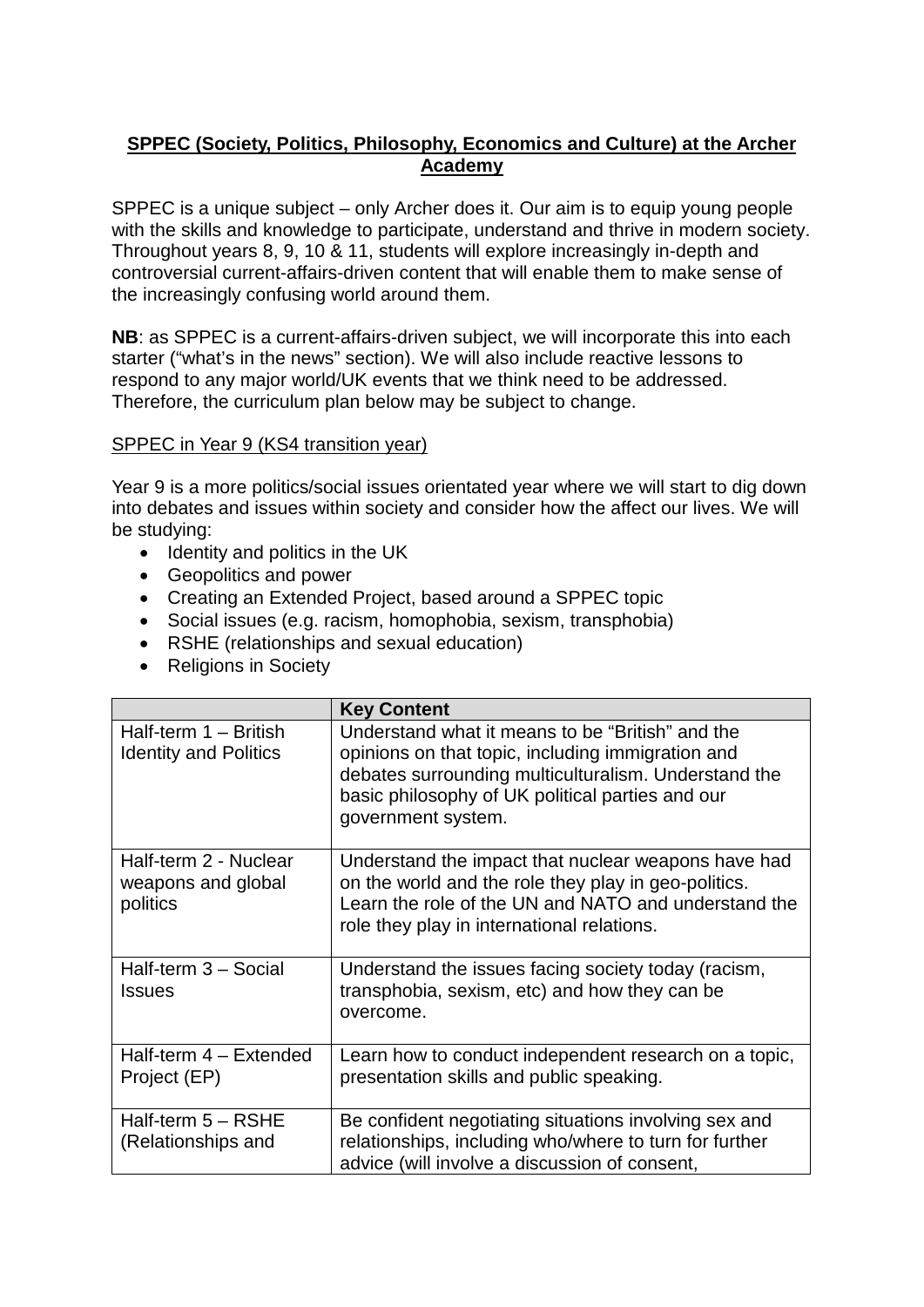| <b>Sexual Health</b><br>Education) | pornography, healthy relationships, drugs and alcohol,<br>abortion, menstrual cycle, STIs, FGM, forced marriage<br>and will be updated as we progress to reflect any<br>changes in national curriculum etc). |
|------------------------------------|--------------------------------------------------------------------------------------------------------------------------------------------------------------------------------------------------------------|
| Half-term $6 -$ Religions          | Understand the function of religion in society and how                                                                                                                                                       |
| in Society                         | religions are dealing with the changes in society.                                                                                                                                                           |